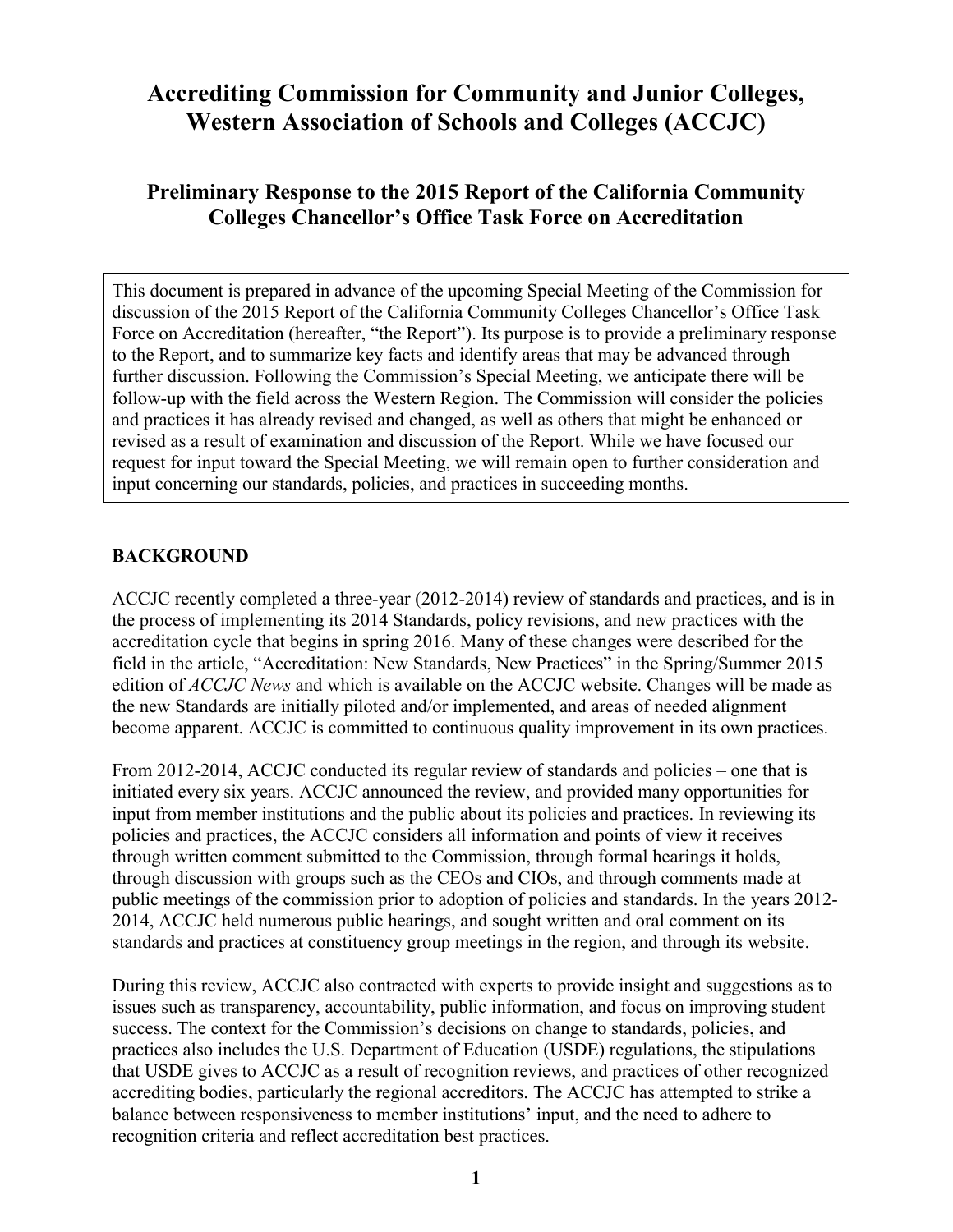This document is comprised of four sections:

## **1. ACCJC General Concerns with the 2015 Task Force Report.**

In this section, ACCJC describes some concerns it has with the timing and the nature of the Report.

## **2. ACCJC Response to the Findings and Recommendations in the 2015 Task Force Report.**

In this section, ACCJC provides some responses to the general findings and recommendations of the Report and expresses concerns with some of the Report's appended documents

## **3. ACCJC Response to the Task Force Recommendation.**

In this section, ACCJC briefly comments on the Report's overall recommendation to change the accreditor.

## **4. ACCJC Response to the Nine Ideal Attributes of an Accrediting Organization in the Task Force Report.**

In this section, ACCJC provides a large amount of factual information about how it operates and about regulatory requirements. ACCJC also provides information about how it has responded to input from the field provided generally and through its recent review of standards and practices.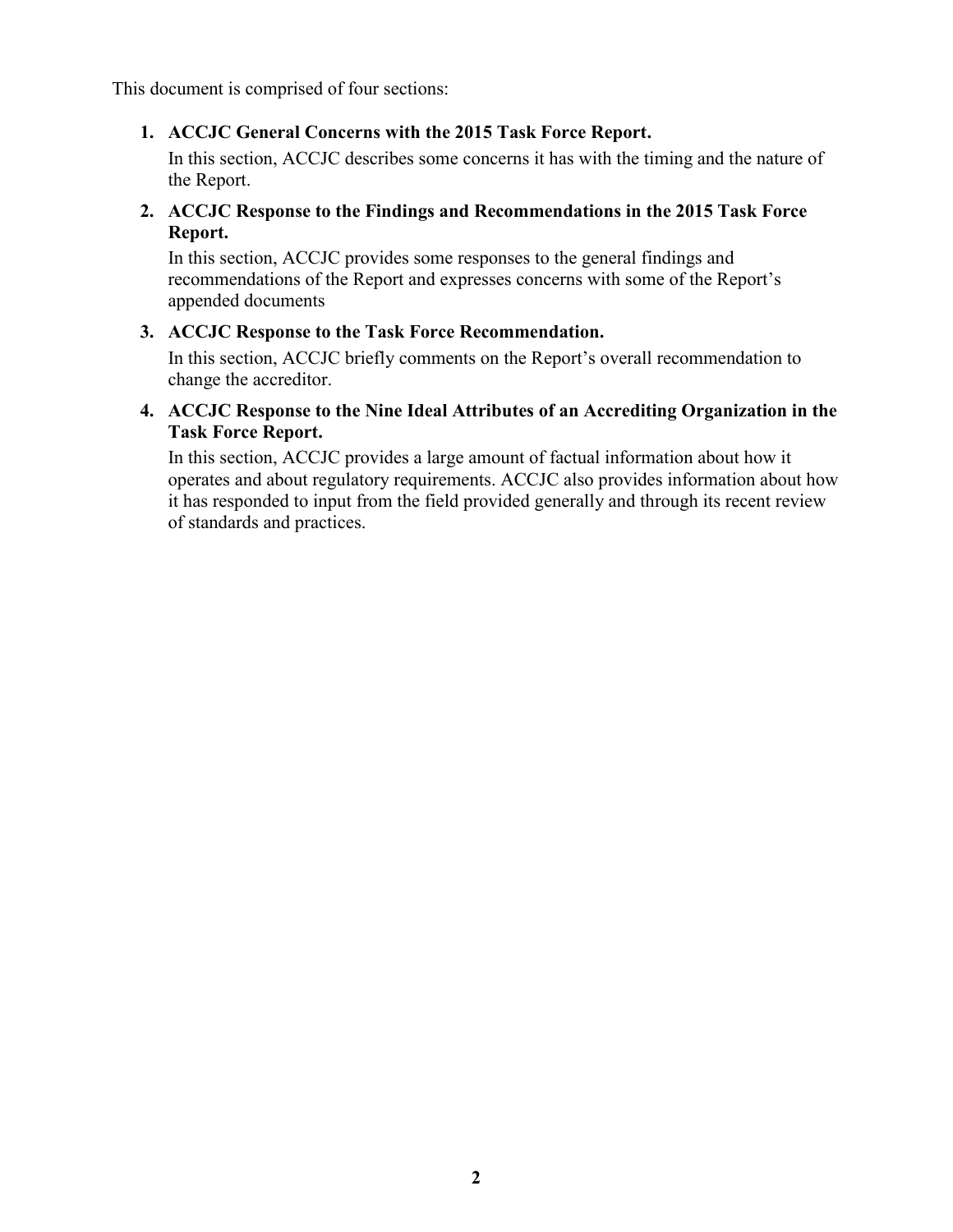## **ACCJC General Concerns with the 2015 Task Force Report**

ACCJC has a number of concerns about the timing and nature of the Report that are worth providing at the outset of this analysis.

- The Report was issued after ACCJC completed its own transparent, three-year review process, but before ACCJC published its policy revisions and changes to practice. An earlier report, a 2013 Task Force Report which was "never finalized or published" (Report p. 4), might have been helpful if offered formally within the ACCJC's own review process and timelines, but it was never provided to ACCJC, creating the impression that the Task Force did not intend its work as feedback to the ACCJC during its review process.
- The Report, in analyzing the accreditation actions taken by the Commission over the preceding ten years, appears to reject peer review in California. The California Community Colleges faculty and administrators play a critical role in the processes for establishing the standards of the ACCJC. These individuals comprise the majority of evaluation team members, and comprise the majority of Commissioners, who make the decisions on accreditation status of member institutions. The hundreds of peer evaluators and the 57 Commissioners who served the ACCJC from 2005 to 2015 have, through their actions on teams and as commissioners, applied the standards faithfully to member institutions while working to meet them at their own institutions.
- The Report was created by 10 individuals appointed through the State Chancellor's Office. There has been no opportunity for College input on the Report's findings or for ACCJC input or response to the findings and conclusions of the Report. The lack of transparency in the issuance of the Report is self-evident. The Chancellor's office is reportedly now seeking input from colleges, after the Board of Governors has acted upon the Report and sent it to the USDE.
- The Report does not discuss or acknowledge changes to ACCJC practices and policies that have been made as part of ACCJC's ongoing continuous improvement process or as a result of its recent review of standards and practices. Rather, the Report assumes ACCJC has made no reasonable response to the various forms of input it has received, and states that "ACCJC has shown little evidence of its willingness or ability to address concerns that have been raised." (Report, p. 4) In fact, the Report failed to look at ACCJC's revisions in policy and changes in practices, as those occurred prior to its recent systemic review and as a result of its recent systemic review. In later sections of this response, the ACCJC outlines the many changes it made as it received input.
- The Report buttresses its arguments that ACCJC needs to reform with five appendices prepared by other parties: the 2009 State Chancellor's Task Force, various California Community Colleges Academic Senate resolutions adopted by the Senate at its meetings over the years (also in the absence of discussion with the ACCJC), the 2011 RP Group Report, the Chief Executive Officers 2014 Recommendations sent in a letter to ACCJC, and the June 2014 California State Auditor Report. It argues that the existence of these documents, resolutions, and letters signal the "outstanding and consistent issues that have been raised" and the need for a "new and sustainable structure." (Report, p. 4). The Report does not examine the merits of the recommendations, the quality of the factual information that was used by the various authors to generate them, nor whether those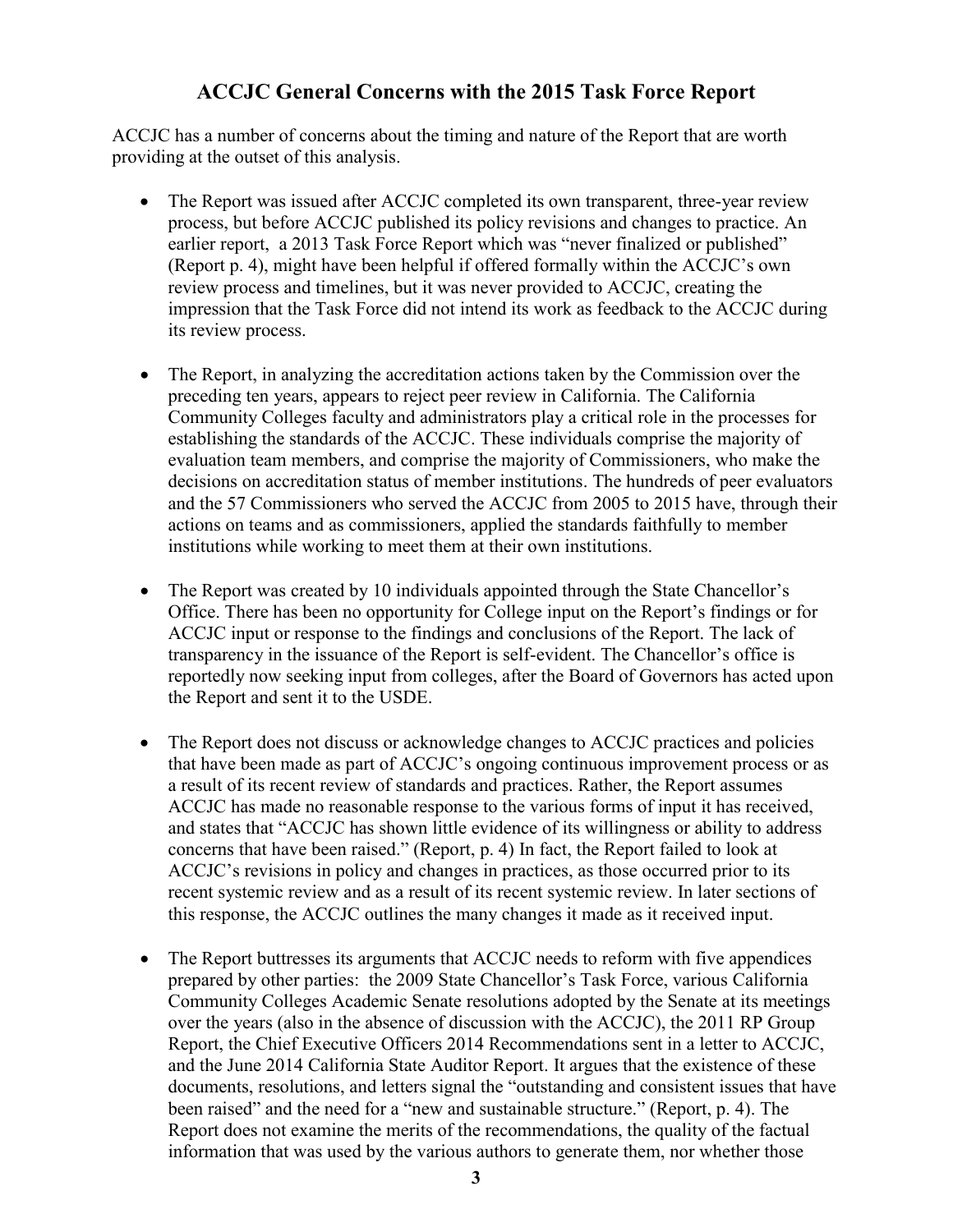recommendations are viable within the national practice of accreditation or federal regulatory requirements. The Report just assumes each recommendation is equally weighted as important, even when the recommendations are contradictory and do not serve the purpose of accreditation.

- The Chancellor's Office apparently considers its un-discussed Report to be final. Upon release of the Report, ACCJC quickly asked for a meeting with the Task Force to discuss its Report, and was told its proposed date of October 9 was "too early." In the meantime, the Chancellor's Office took action on September 22, 2015 to send the Report to the USDE, with a letter indicating that the Report represents the views of the Board of Governors and the California public member institutions. The Chancellor's letter has asked that NACIQI not recognize ACCJC to accredit baccalaureate degrees – something that directly affects member institutions in the entire Western Region. The transcript of the Board of Governors' meeting does not indicate an opposition to ACCJC's scope request.
- The Report and its supporting documents misrepresent and miscount "sanctions", and used the number of institutions that were sanctioned as argument not that California Community Colleges faced daunting challenges meeting standards but that the ACCJC is somehow out of line. There is no discussion of the conditions in this region that led colleges to be unable to demonstrate they met standards, nor of recommendations ACCJC gave to the State Chancellor in 2010 on how the system could help colleges even as ACCJC worked with colleges such as Lassen Community College, College of the Redwoods, Solano Community College, and others through periods of crisis. There is no consideration of whether the colleges were better off as a result of ACCJC actions and their successful efforts to improve.
- The Report appears to have a clear political motive. Within days of its release, it was endorsed by press releases issued by the Mayor of San Francisco, the City Attorney of San Francisco, and the head of the American Federation of Teachers. The politicization of accreditation in California is not in the public's interest.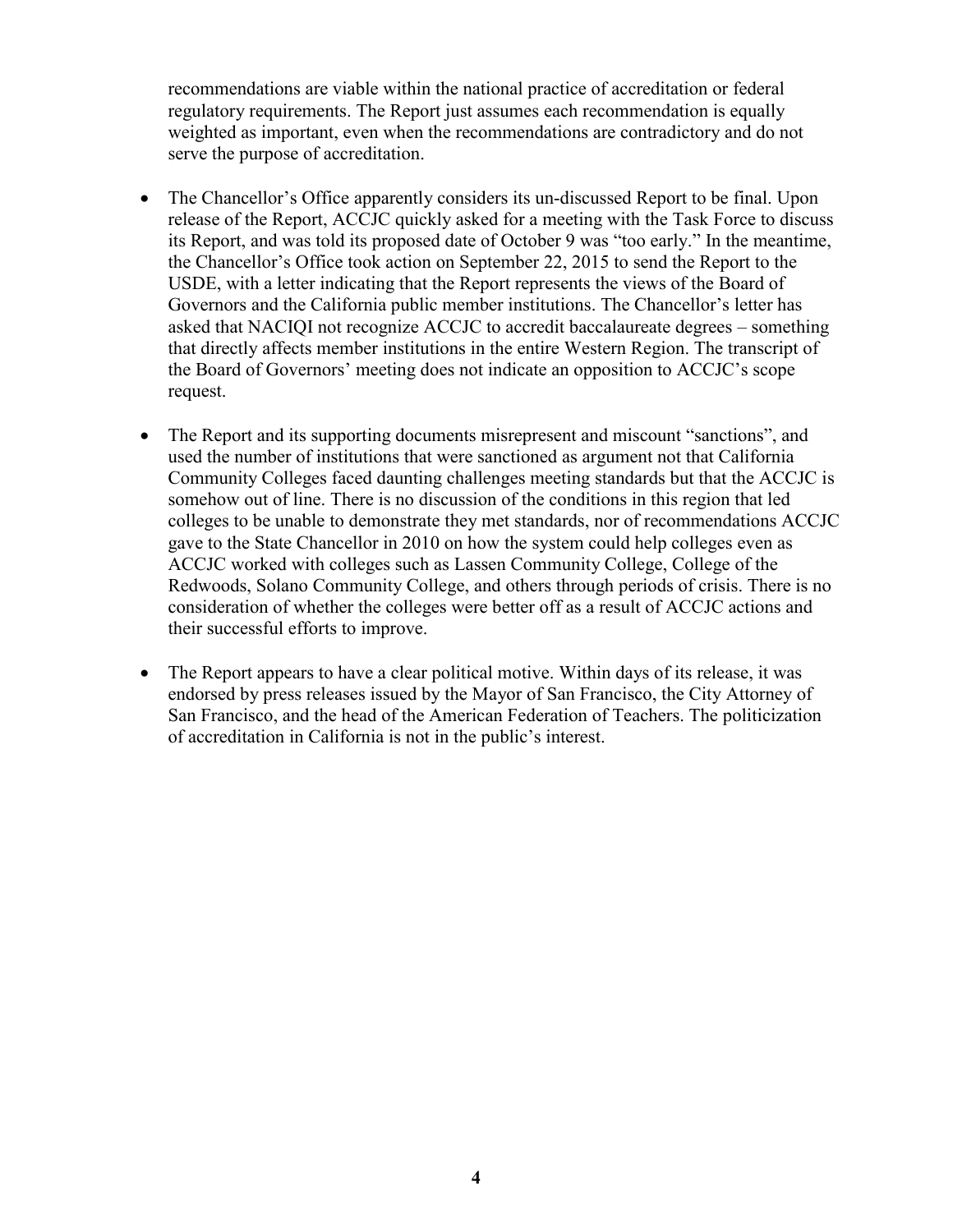## **ACCJC Response to the Findings and Recommendations in the 2015 Task Force Report**

*In the Report, the Chancellor's Office Task Force cites a number of recommendations put forward some years ago by the California statewide Academic Senate, the California State Auditor, the RP Group, the California public community college CEOs, and an earlier2009 Chancellor's Office Task Force.* 

To start, it might be helpful to point out:

**Some of the recommendations cited in the Report are dated and many have been responded to with past changes or with the Commission's 2015 changes to practice, which are in the process of being rolled out this academic year**. The Report's supporting documents (prior "reports" on accreditation) span the years from 2009 to 2014. The early recommendations are sourced in information that predates 2009. The result is that some of the "facts" or findings cited within the various reports, and that serve as the background to the 2015 Report, no longer exist. For example:

- The 2015 Report cites a need for meaningful input and participation in the "appointment" of ACCJC Commissioners. Commissioners have not been "appointed" since 2010. They are elected by the CEOs of member colleges. The ACCJC commissioner *election* process provides for broad input in choosing commissioners. It was developed after the USDE found that the previous Commissioner selection process, wherein constituency groups such as the Academic Senate or the California CEOs, appointed a Selection Committee that selected commissioners, were chosen by a committee including individuals chosen by and representing constituencies groups such as the Academic Senates, the California Community Colleges Chief Executive Officers (CCCCEO) and the California Community College Trustees (CCCT), did not meet the federal regulatory criteria for ACCJC to maintain its "separate and independent" status. (Section 602.14(b)(1) and (3). The election process allows the CEO of each member institution to participate in an election of commissioners. A Nominating Committee that is constituted equally of four CEOs and four Commissioners creates a slate from among nominees. Nominations may be submitted by any person at an ACCJC member college and by Commissioners, among others. There is a provision for CEOs to add at large candidates to the ballot, and one sitting Commissioner has been elected through that process already.
- The 2009 State Chancellor's Task Force (Chancellor Jack Scott) asked the ACCJC to "strengthen standards-based training of visiting teams and ALOs." The 2014 CEOs recommended ACCJC "improve institutional training for accreditation" and establish task forces with professionals in constituent groups…" The 2009 State Chancellor's Task Force recommended that ACCJC institute annual training with various entities in the California Community Colleges, specifically the Senate and the Community College League, and improve the "standards-based training " of visiting team members and Accreditation Liaison Officer (ALOs). The various supporting documents of the Report all ask for training for different constituency groups in the California Community Colleges. ACCJC has delivered this training. For example:
	- o ACCJC developed and delivered training on Standard III, particularly IIID, Finance, for business and finance officers at their Association of Chief Business Officers meetings every few years; the next training is scheduled for fall 2015.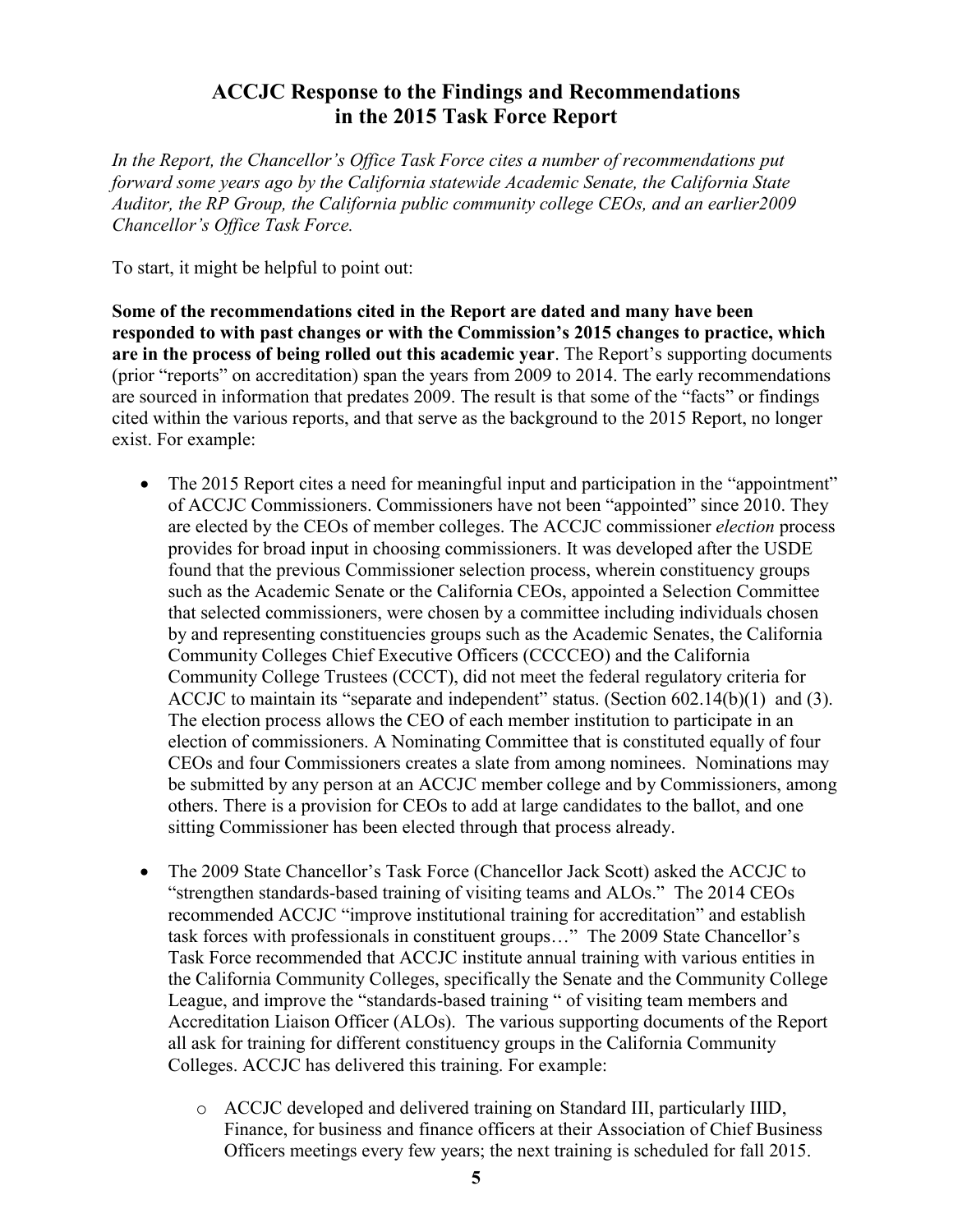- o ACCJC began Regional Workshops in 2010 that bring training and discussion about standards and required practices to a workshop in close proximity to every member institution. These regional workshops were on the standards that have been the most frequent cited by evaluation teams as unmet by colleges. The first workshop series was on program review and data, the second was on student learning outcomes assessment. These workshops continue this year with a regionwide workshop entitled Assessment 101, for college faculty, department chairs and deans, and two workshops in "Taking Assessment to the Program Level."
- o ACCJC partnered with the WASC Senior College and University Commission (WASC Senior) on the assessment leadership academy, a faculty-training program.
- o The ACCJC implemented training for ALOs and has held seven all-day events, some in conjunction with Chief Instructional Officer conference, and one with the ACCJC Accreditation Symposium (open to all members and constituency groups).
- o The online course, Accreditation Basics, was designed to help college constituencies understand basic accreditation concepts and processes, and once it was required of all team members, ACCJC changed team training to become more specifically focused on the key aspects of the accreditation standards and the evaluation processes.
- The Academic Senate recommended ACCJC provide "comprehensive training to its evaluation teams". The ACCJC does provide this training, and keeps improving in response to feedback from the trainees and the colleges undergoing review. Team members now take an online course, Accreditation Basics, and attend an all-day team training. In 2016, ACCJC will initiate "new evaluator training" and thereafter elevate the content of its evaluator-training workshop.
- ACCJC has provided a great deal of training in partnership with, and specifically for, the California Community College constituency groups through its partnerships with their organizations. ACCJC worked with the Academic Senate on its Accreditation Institute, and the RP Group on the Student Success Conference. ACCJC partnered with the Community College League of California to help create the Effective Trusteeship program, and has presented at CCCT meetings each year as well as helped other, non-ACCJC staff to become competent trainers for governing board members. (*See Attachment 1, "ACCJC Service to the Region, 2010-2015")*

In sum, since the 2009 Chancellor's Task Force Report, ACCJC sponsored or held many conference presentations and workshops; engaged in training partnerships with other California entities such as the Community College League of California, provided its own training events, published news articles, and has held group and individual college training sessions to provide information about accreditation practice, the standards, and about specific standards.

Nonetheless, the 2015 Task Force Report cites older recommendations as if they have not been addressed. That Report has not examined specifically the changes and improvements ACCJC has made. More training is always a good idea, and ACCJC *has* responded to the call for more, and better training and will continue to do so.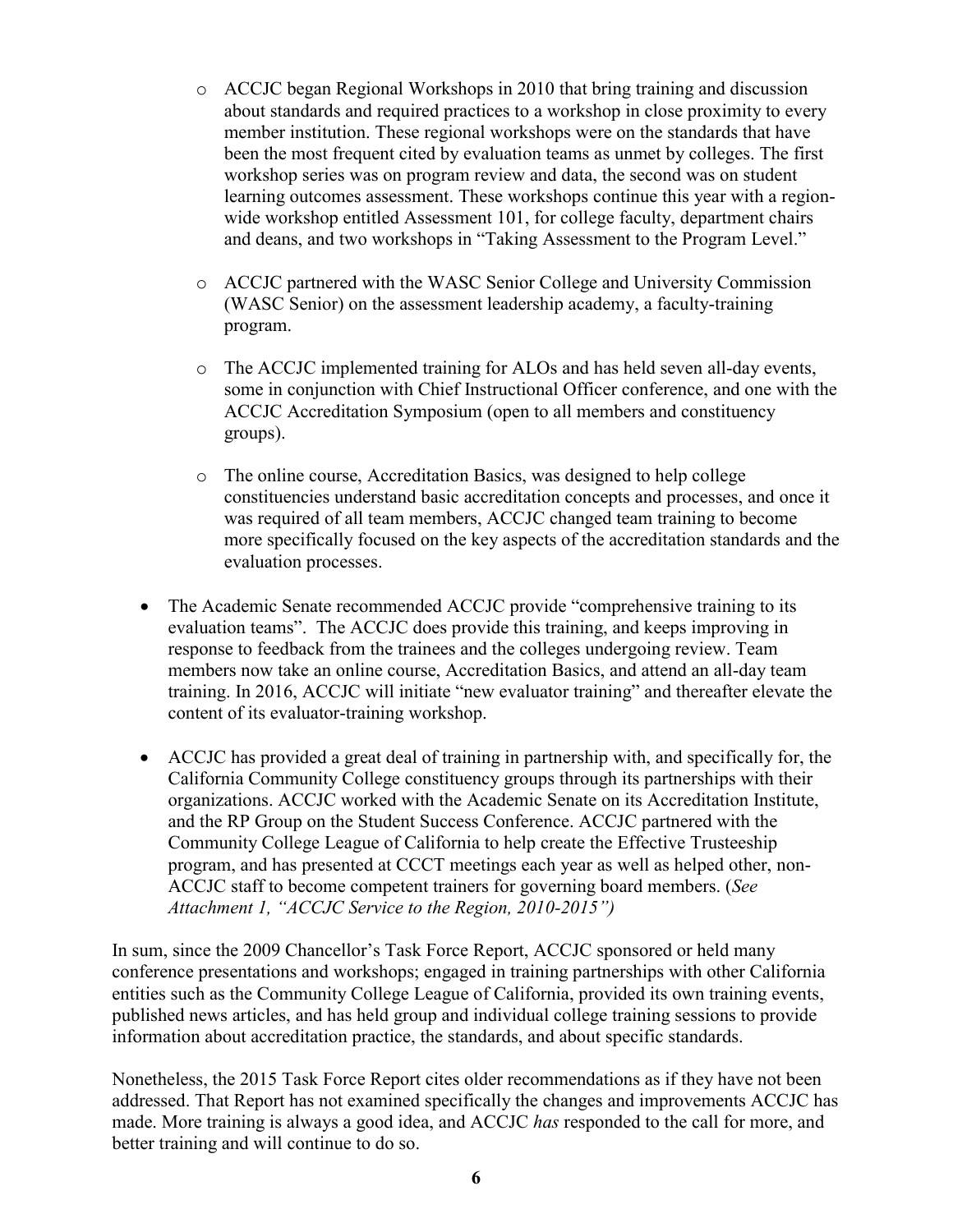**The concerns expressed in the Crosswalk of Accreditation Recommendations 2009-2014 are provided without important context.** In 2007, (and again in 2013), the USDE in its review of ACCJC's petition for recognition found the ACCJC out of compliance with the federal regulation that requires an accreditor to withdraw accreditation if an institution does not come into compliance within two years of notice. It advised ACCJC that it had to inform its institutions clearly of the regulation for compliance, and had to act to have its institutions comply within two years, and provide only limited opportunities for extension of the time. The USDE's analysis was based on institutional cases pulled from ACCJC's files in which a few institutions were found noncompliant, then became compliant, then were found later to be noncompliant again. USDE's specific findings were that if institutions were found noncompliant after they had come into compliance (i.e., for a second time), then ACCJC was not upholding the two-rule rule. ACCJC notified all college CEOs and ALOs of the finding in a memo to the field. The sanctions since 2007 reflect the Commissioners' decision to apply the ACCJC policy language consistently when institutions are found out of compliance. The "compliance orientation" of ACCJC comes directly from the USDE actions, a point acknowledged in the introduction to the current Task Force Report but never included as context for the discussion of number of sanction.

**The information compiled by the California Community Colleges Chancellor's Office (CCCCO) and presented in appendix B, "ACCJC actions on California Community Colleges, Feb. 2005 to 2015" distorts information about accreditation sanctions and appears to inflate the sanction issue**. It counts "total reporting cycles on sanction" in a way that misrepresents the facts about the Commission's actions. For example, the right side column listing number of "reporting cycles on sanction" is misleading. If one takes Barstow College, the first entry with a sanction, the column lists "4" as the "total reporting cycles on sanctions." Barstow was placed on warning in June 2012, and had a one year report due in June 2013, at which time the Commission found it had addressed many of its deficiencies but had a few to go. Warning was continued for another year, and in June 2014, the accreditation was reaffirmed. After it was placed on warning status, the college had two interactions with the Commission – one to acknowledge progress but retain the sanction, the other to acknowledge completion of necessary work and to remove the sanction and reaffirm accreditation. There is no "accreditation reporting cycle" but rather, each institution is given a length of time based on the importance of its needed improvements to quality, the complexity of the items it needs to "fix", and its own statements about what work it has begun. The give and take between an institution and the Commission decision-making process cannot be reduced to, or fully understood by, the numbers in the "accreditation cycle" column. Furthermore, as the chart shows, most colleges that received a sanction improved their performance, came off sanction and remained strong.

#### **The recommendations across constituent groups sometimes involved different meanings and desired emphases, and are in some cases contradictory to one another.** For example,

- The 2009 State Chancellor's task force suggested the ACCJC should "develop more nonpublic ways to communicate to campuses their need for improvement." By contrast, the Academic Senate of California Community Colleges (ASCCC) focused on recommending "transparency in the proceedings and decision-making [including allowing the public to discuss a proposed sanction before a decision is rendered]." Nonpublic communications are not "transparent."
- Another example relates to the inclusion of faculty on evaluation teams. Resulting from discussions with ASCCC designees some years ago, the ACCJC instituted a practice of constituting comprehensive evaluation teams with three faculty members. "Faculty" as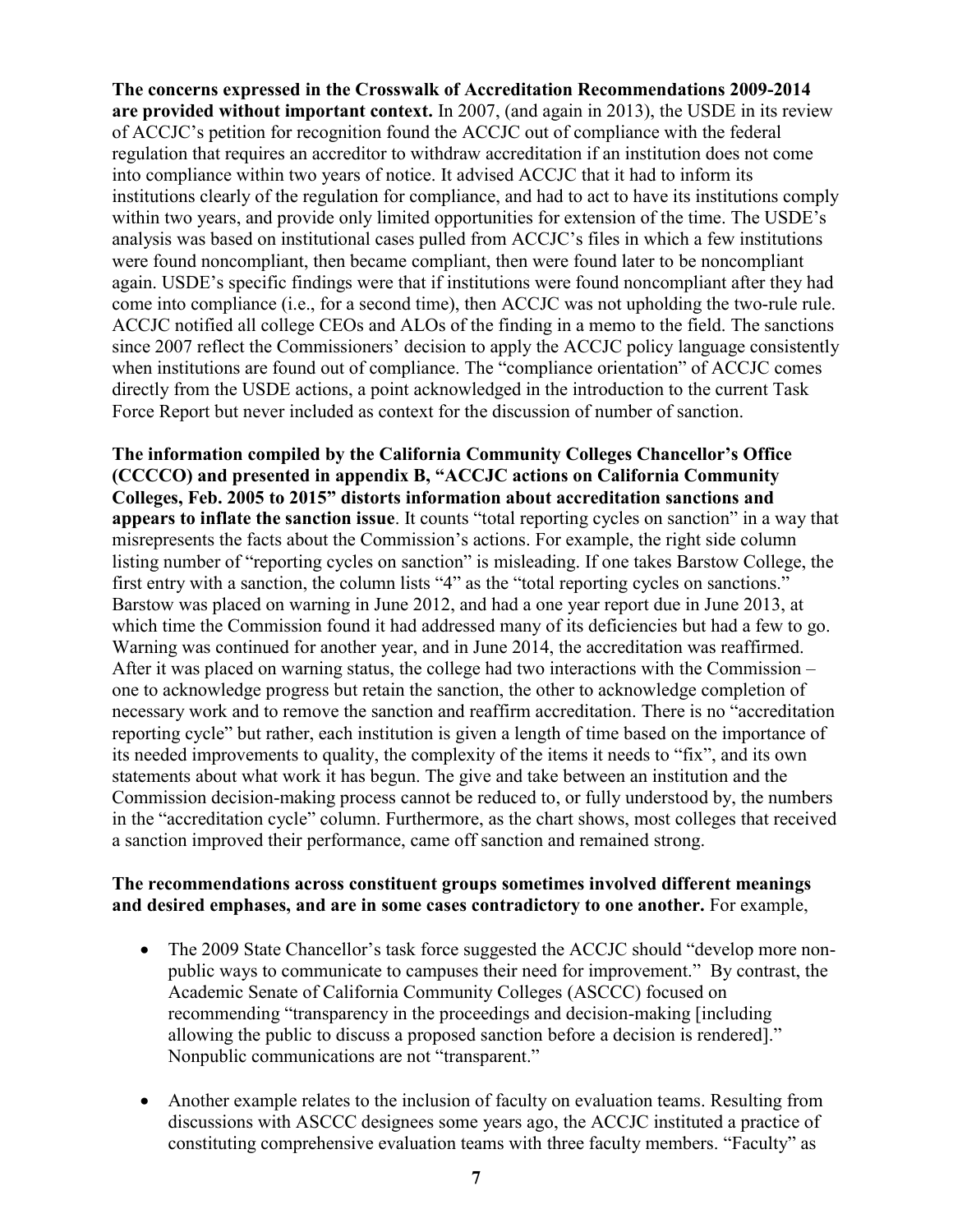defined by the individual's home institution, includes instructional faculty qualified to teach in Career and Technical Education as well as other disciplines, librarians, counselors, and articulation officers. The California State Auditor's Report presented a perception – perhaps from dated information – that evaluation team reports lacked the perspective of faculty. Still other constituencies argue that "faculty" on evaluation teams should only include full-time teaching faculty at an institution. ACCJC is the only regional commission that constitutes its comprehensive evaluation teams with at least three faculty; others do not have that minimal requirement.

- The 2009 State Chancellor's Task Force recommended, "review visiting team selection process and consider means to involve a wider cross section of the individuals in our system who desire to participate." However, the argument for broader inclusion of new evaluators is at odds with the recommendations of the ASCCC and the RP Group for more training, more specific training of various kinds for evaluation teams, and the arguments for improving the consistency of evaluation teams. Both values are important, but adding to the number of "new" evaluators adds to the needs for even more team training, while using experienced team members means teams will perform more consistently. In its operations, ACCJC considers both and tries to balance them; the Report ignores the need for balance, and provides recommendations in isolation of other important factors in the composition and training of teams.
- **The ACCJC has enjoyed a long-standing relationship with ASCCC** as a representative of California Community College faculty in the Western Region, and that has engaged in give-and-take on issues in forums such as the ASCCC fall conference, the Accreditation Institute, and in discussions with ASCCC designees concerning the expansion of faculty participation on teams, and so on. These discussions with ASCCC have very much influenced ACCJC practices, as did the oral and written input received from faculty across the region during the 2012-2014 Review of Accreditation Standards and Practices. Because the California statewide academic senate does not distribute its resolutions and recommendations beyond its membership, ASCCC recommendations may not be as effective for energizing change when the intended entity is other than the ASCCC membership.
- **The 2011 RP Group report, Focusing Accreditation on Quality Improvement, was received, reviewed, and responded to in 2011.** The ACCJC discussed the draft study in person with RP Group representatives. It discussed concerns with the sample size and the methodology of surveying institutions that had recently been sanctioned, and questioned whether these were "representative" of the region's experience with accreditation, and related matters. It discussed the likely bias this methodology would have on the report results. Prior to that time and continuing since then, collaborative efforts between ACCJC and the RP Group for improving accreditation processes, supporting improved college practices and strengthening understanding of accreditation have continued. The ACCJC has regularly participated in the RP Group's Strengthening Student Success Conference. RP Group members have served on ACCJC task forces and on evaluation teams, provide input and participate in accreditation activities that are core to ACCJC practices.

**Not all of the means by which ACCJC engages with constituencies and provides input to member institutions are widely publicized**. Several constituency-based organizations promote best practices within their organizational objectives. ACCJC supports the principle that identification and implementation of effective practices are the result of the professional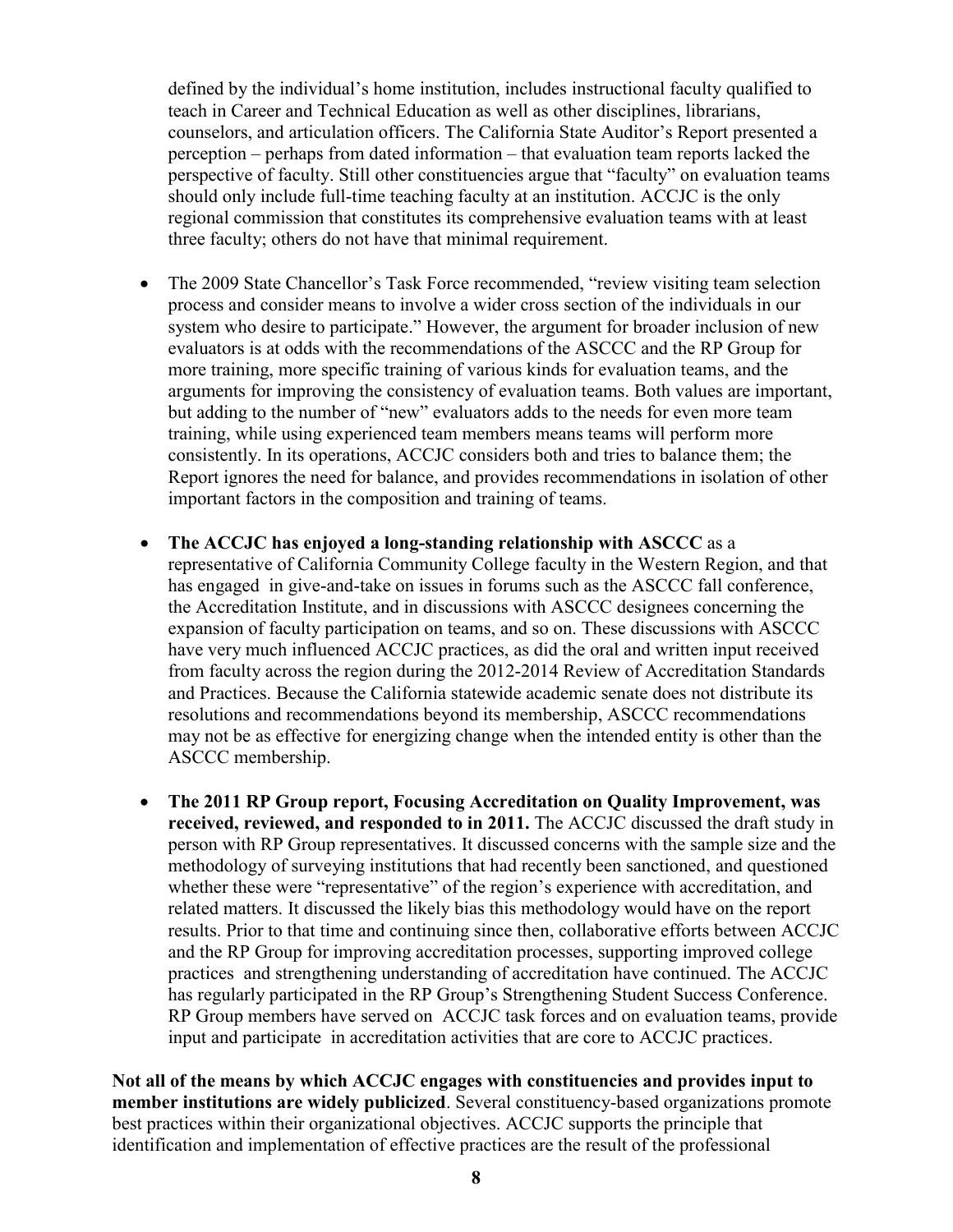commitment to institutional improvement, and are not associated only with accreditation requirements. While ACCJC's participation in other organizations' professional development and other efforts is not always widely known, ACCJC's service to the field has consistently included such supports. For example:

- ACCJC was pleased to provide financial sponsorship for the ASCCC Accreditation Institute and the RP Group Strengthening Student Success Conference for a number of years.
- The Student Success Conference was preceded by the California Assessment Institute, which was for years sponsored by the ACCJC, researchers, CIOs and CSSOs.
- ACCJC staff and other designees have participated as advisory committee members, conference presenters, statement developers, editors, and in other capacities at the invitation of numerous organizations in higher education, including the Community College League of California, California Community College Trustees, and Pacific Postsecondary Education Council, Western Interstate Commission for Higher Education Cooperative for Educational Technology, Association of California Community College Administrators, National Institute for Learning Outcomes Assessment, American Council on Education, and others.
- The ACCJC played a significant role in training trustees in the region and in the implementation of the CCCT's Effective Trusteeship training program. It played a significant role in helping the Pacific institutions secure a Department of Interior grant that provides funding for professional and institutional development.
- In addition, the ACCJC responds to invitations from member institutions for consultation, training, and briefings on issues pertinent to the institution, which include various constituents across a campus and with varying degrees of confidentiality. Between 2010 and 2012, 30 individual meetings with colleges requesting assistance took place. The ACCJC does not make public information about this aspect of its work, but it can be found on our staff's calendars. (Discussion 3)

**The task force report cites the development of AATs, California associate of arts degrees for transfer, and the pilot program for baccalaureate degrees in the California community colleges, as reasons why the community college system would benefit from a more formalized collaboration with other institutions of higher education, including service on evaluation teams**. The ACCJC agrees and has promoted this concept for years. For example, the Accreditation Standards have promoted a greater focus on articulation agreements and transfer policies, as well as currency in curriculum, for more than a decade. The ACCJC has collaborated with the California State Chancellor's Office in development and implementation of AAT degrees, and in development and implementation of the baccalaureate degree pilot program. The ACCJC has served as a critical part of the communication loop for these initiatives with the USDE, and has participated in policy and implementation discussions of these efforts with representatives of four-year institutions and systems.

• Prior to receiving its current scope of USDE recognition, which includes independent accreditation of a baccalaureate degree, the ACCJC participated for about 10 years in the joint accreditation of member institutions' baccalaureate degrees with WASC Senior. That process included the effective accreditation practice of placing individuals with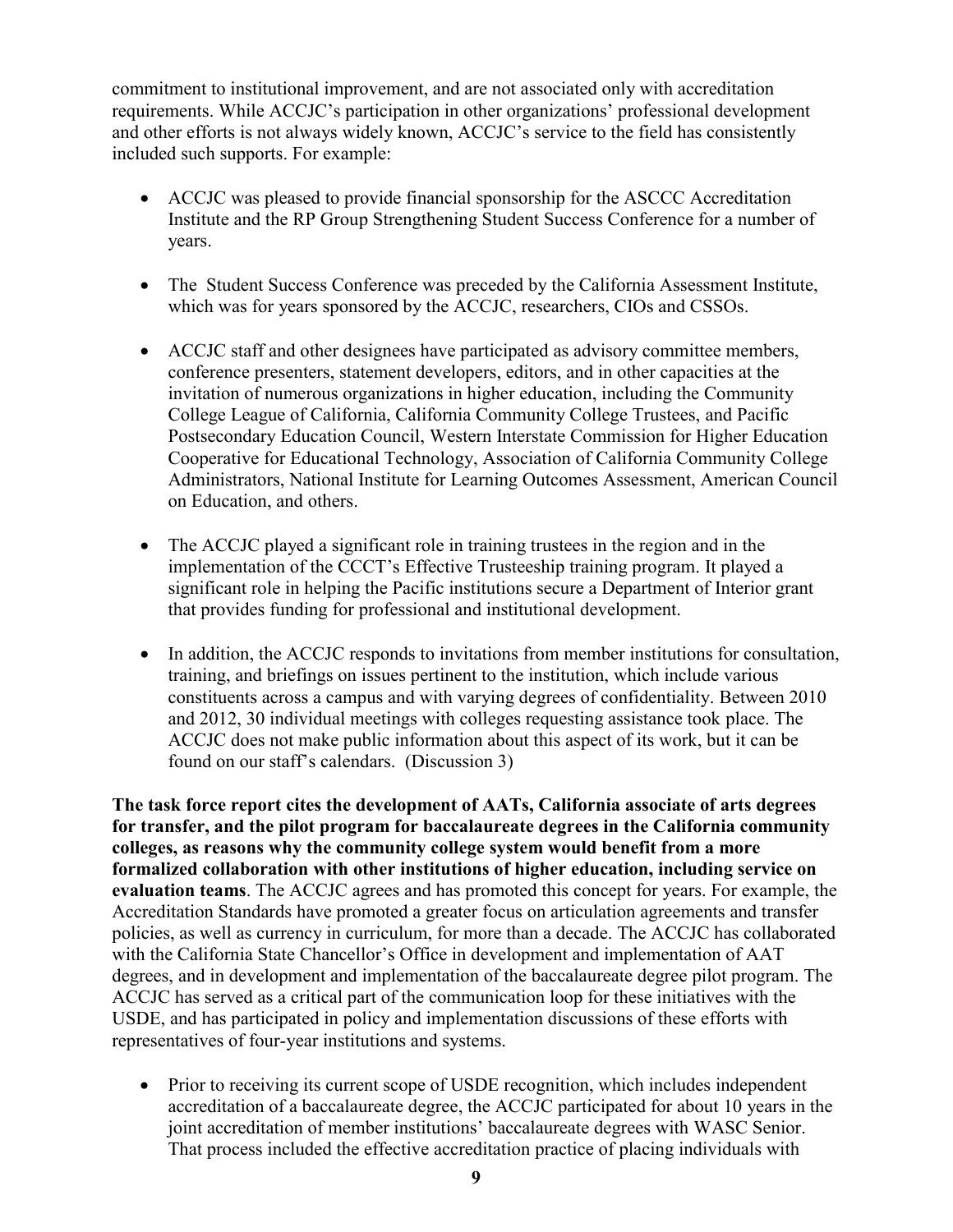baccalaureate expertise and experience on evaluation teams, along with team members with expertise in all other aspects of the community college mission. This practice has carried forward in the ACCJC's evaluation of the (now 15 pending) California community colleges seeking approval for new technical baccalaureate degree programs, as well as for Pacific Colleges implementing baccalaureate degrees important to their service area.

 Given the increased scrutiny of the U.S. peer evaluation system of accreditation, and criticism of its ability to ensure the academic quality of member institutions, it is important to stress the value of having commissioners and team members from peer institutions involved in accreditation reviews. Peers' understandings of the mission, challenges, and indicators of institutional effectiveness, and their interpretations and applications of standards to a community college when conducting evaluation reviews, all provide the needed support and credibility to our system. This in no way diminishes the importance for state systems and institutions to find additional formalized means of collaboration, just as regional accreditors and national accreditors collaborate on overlapping areas of practice and interest.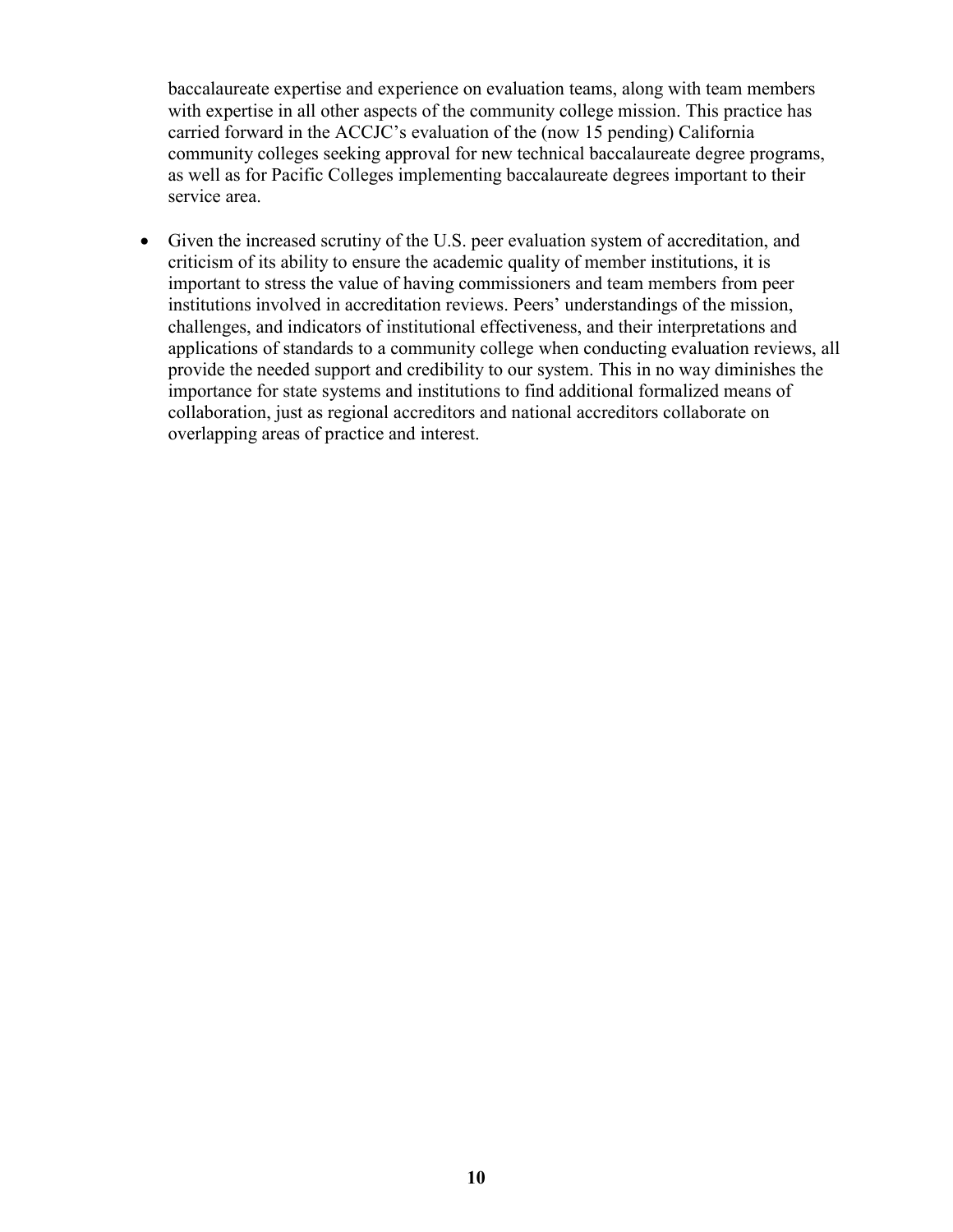## **ACCJC Response to the Task Force Recommendation**

**The report recommends that the Chancellor's Office investigate all avenues for establishing a new model of accreditation, including a combined ACCJC and WASC Senior, having a different regional accreditor serve the community colleges, and exploring other types of accrediting agencies***.*

With all due respect to the work of the Task Force, it does not appear that the themes and findings from their work support the ultimate recommendation. The benefits of the current division between the community college accreditor and the university accreditor in the Western Region has been recognized and discussed for possible adoption by other accreditors. In fact, the practical implementation of accreditation practices in some of the regions includes such a division for all intents and purposes (from staff to evaluation teams and to decision-making body).

Moreover, as the recently completed Review of Accreditation Standards and Practices has shown, the ACCJC has embarked on an ambitious program of new accreditation practices, including continued alignment with other regional accreditors. The significant changes represent the ideas and recommendations from across the region and from multiple constituencies. The purposes of accreditation for colleges that remain at their core associate degree granting institutions are best served and the benefits are fully achieved in a system that involves knowledgeable peers from within the two-year segment of higher education.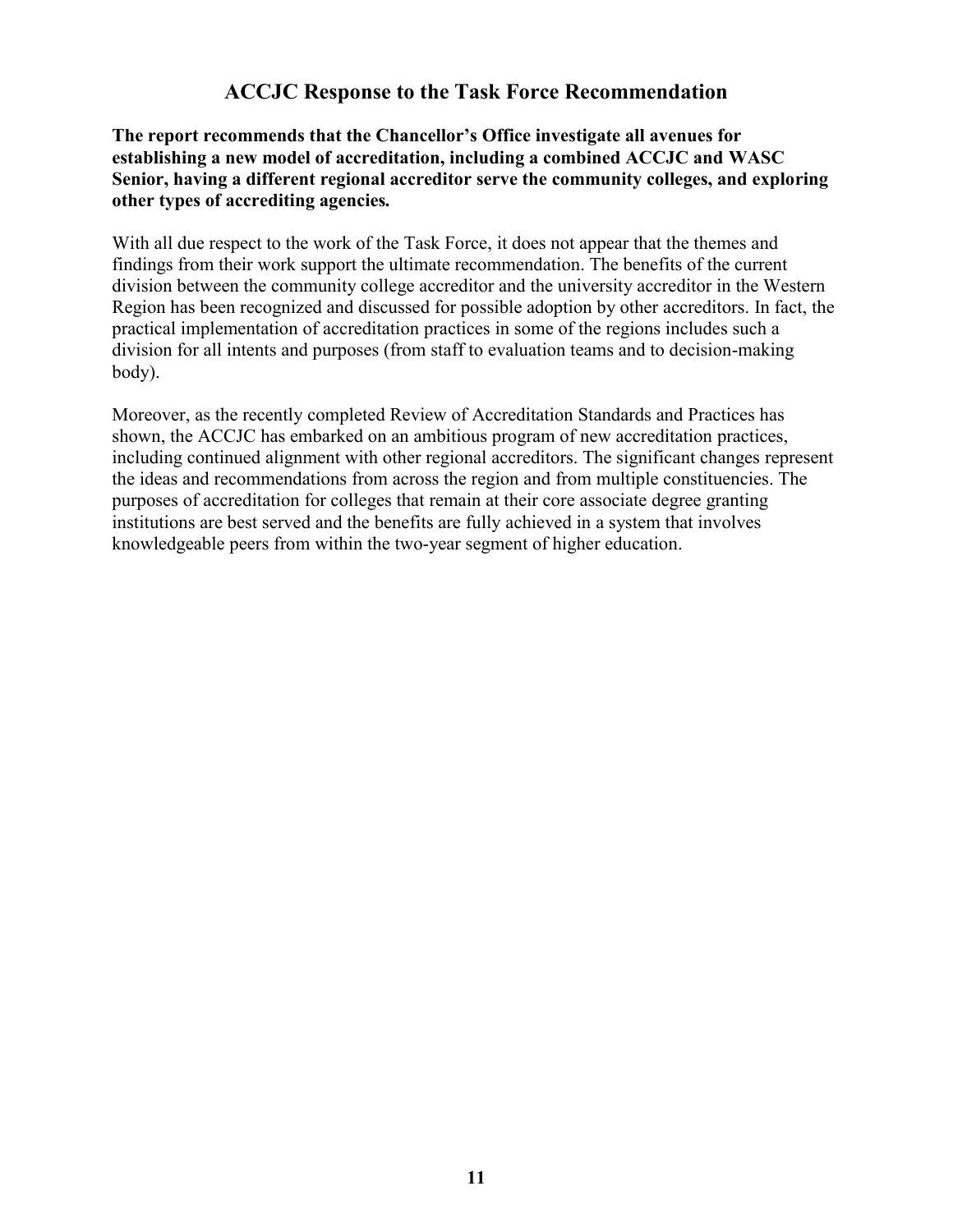## **ACCJC Response to the Nine Ideal Attributes of an Accrediting Organization in the Task Force Report**

**The Chancellor's Office Task Force Report includes nine overarching themes that capture the areas in which the Task Force concluded greater ACCJC responsiveness was needed. They are addressed, briefly, below, along with facts to set the record straight about what ACCJC practice currently is. The ACCJC welcomes further dialog with the Task Force and with member institutions to fully understand the concerns and ways in which those concerns can be better addressed by ACCJC.** 

A. **Task Force Ideal Attribute:** "The accreditor emphasizes improvement rather than compliance."

*"The accreditor remains focused on its core mission of ensuring institutional quality and improvement."* 

## **ACCJC Response:**

Accreditation is about both assuring quality – that is, compliance – and about improving institutional practices. The concept that compliance is something separate from improvement is contrary to accreditation practice.

"Compliance" with standards connotes a level of practice that aligns institutional practices and outcomes with expectations in higher education about academic quality and institutional effectiveness. Institutions engage in ongoing self-evaluation for the purpose of assuring quality and effectiveness, making regular adjustments and corrections in order to meet the expectations of standards. In this way, each institution also is able to align with the ongoing evolution of higher education practices.

Accreditation is **also** about quality improvement. Institutional improvement – represented by the continuous advancement of practice – occurs when institutions set goals for further advancement, to address future challenges, to apply new knowledge or theory to improving student outcomes and educational quality. These practices that are effective advance the whole endeavor of higher education.

As accreditation standards and policies evolve over time, they incorporate the better or more effective practices that the leading institutions demonstrate. Accreditation thereby draws all accredited institutions along in higher education's collective progress toward improving quality. For example, "Program review" was a new concept in the early 1990's. It is now a well-established practice, has proven to be useful to serving student and public interests, and has also been incorporated into national expectations for quality institutions. Assessment of student learning has followed a similar path to become mainstream practice.

The peer evaluation system of accreditation depends to a great extent upon an institution's own practices of self-evaluation and continuous quality improvement. Evaluation teams provide external validation of the institution's own efforts to maintain alignment with standards, and provide prompts and advice for further work when needed. The continued accreditation, and the reaffirmation of accreditation by the Commission, provides the public with the quality assurance they seek.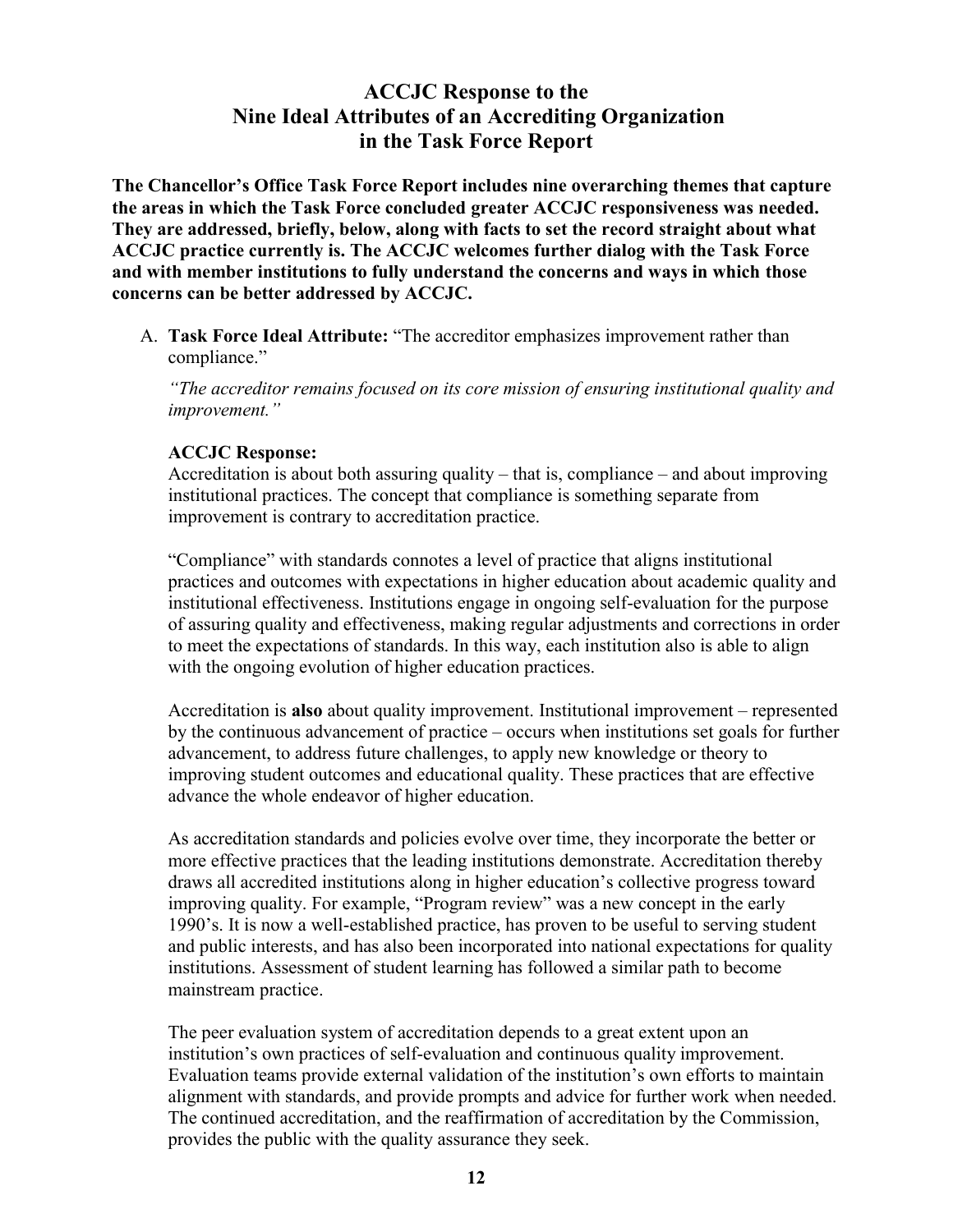Much of the tenor and tone of accreditation is set by individual institutions, and their leadership at all levels, in the way they approach continuous self-evaluation and improvement, and the ways they use accreditation standards as guides to good and better practice. A critical principle found throughout the standards is that of continuous selfevaluation by accredited institutions. An accredited higher education institution is expected to demonstrate institutional commitment to quality through self-evaluation and through improving practices at any time they are found to fall short of the quality expectations. Accreditation standards are one of the measurement tools institutions can use to monitor their own practices. In addition, through institutions' own continuous quality improvement efforts, effective practices will be innovated, developed and further advanced. The model is one of progress and positive development, or improvement, in the context of the standards as voluntarily directed by institutions with periodic external verification.

Our system of accreditation, which depends upon voluntary self-regulation with a peer evaluation component, is under stress with rising expectations of what accreditors might be able to do or should be doing to address public concerns with higher education outcomes, and institutions feeling the pressure of increasing federal regulation through accreditation.

## **ACCJC's Quality Focus**

With that said, the ACCJC recognized, during the 2012-2014 Review of Commission Standards and Practices, that there was the need to provide additional external early warnings for colleges whose practices in a few areas were falling out of alignment with standards. It also realized it could do more through accreditation to advance innovation and effective practices in all member institutions. The input from constituents across the region provided impetus for significant changes in policies and processes in these areas. These have been discussed in several ACCJC News articles, notices to the field, and in trainings. See the Spring/Summer 2015 edition of *ACCJC News* at <http://www.accjc.org/newsletter>

B. **Task Force Ideal Attribute:** "The accreditor demonstrates collegiality and consistency in all of its actions with member institutions and constituent groups."

*"All institutions receive consistent and equitable treatment."* 

## **ACCJC Response:**

The ACCJC has a number of long-standing practices that are used to ensure that institutions receive consistent and equitable treatment:

- o The processes for revision of Accreditation Standards and Commission policies ensure notice to the field and opportunities for input and suggestions prior to changes being enacted.
- o Interim changes in practice or interpretation of standards or policies are communicated to the field in written notifications that set forth the changes and the reasons (regulatory shifts, etc.).
- o Commissioner training, team chair training, institutional self-evaluation training, and multiple other presentations help to ensure that accreditation standards are interpreted consistently across all institutional reviews.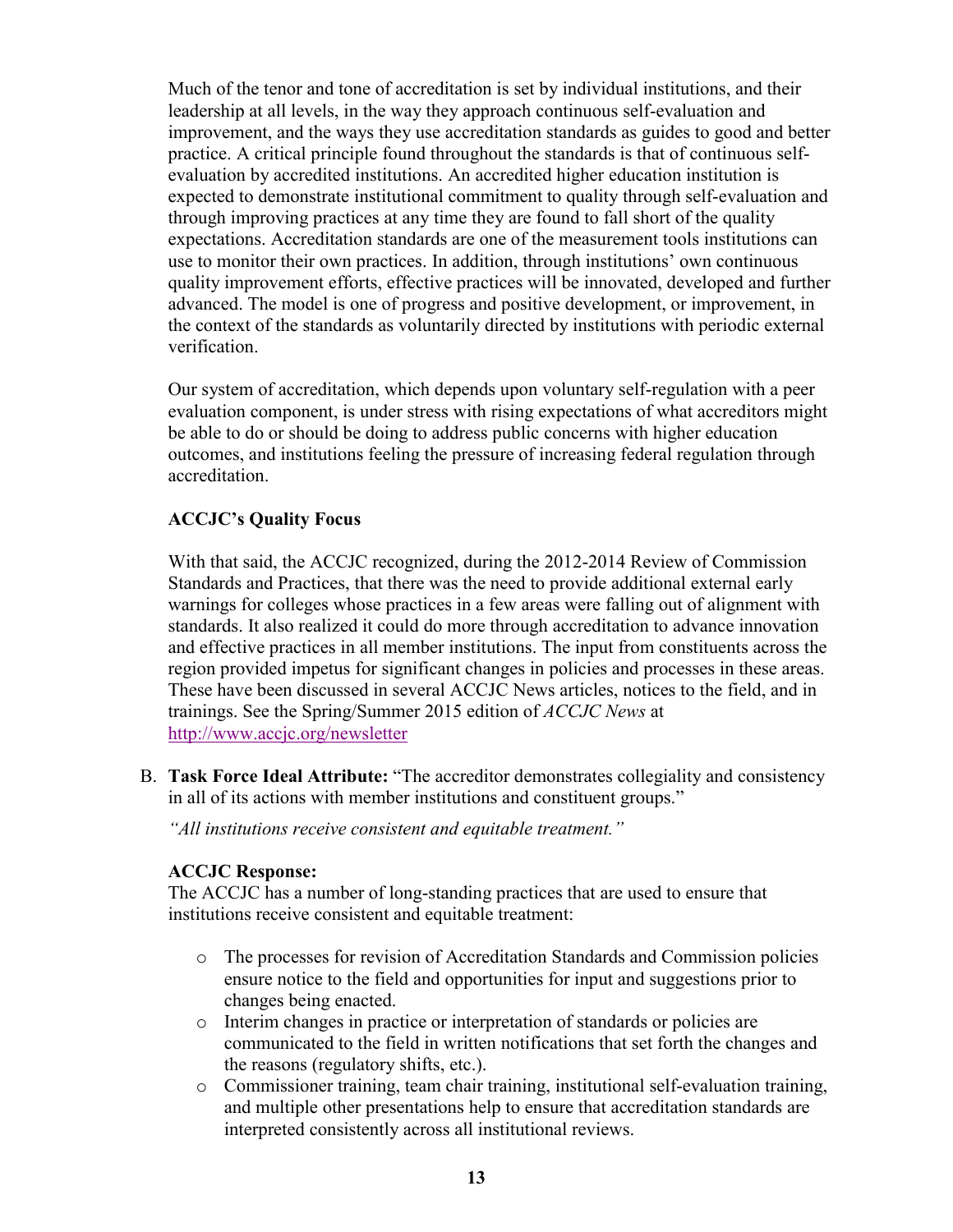- o Institutional leaders and ALOs relay questions and seek consultation throughout the review process as needed.
- o During external evaluations, institutions may raise errors and issues with processes, including interpretation of standards.
- o Due process steps throughout the process allow for issues to be addressed.
- o When anomalies occur within an evaluation team's review, the Commission makes necessary changes to ensure the standards are applied consistently and equitably.

Since the adoption of new standards in 2014, the ACCJC has held an Accreditation Standards Symposium, has posted cross-walked and annotated versions of the standards, and has conducted other trainings about the interpretation and application of standards. In addition, the ACCJC has announced plans to begin an additional level of team training, both for widening the available pool of evaluators and for increasing the preparation of team members for a pending visit.

Equity in accreditation does not mean lock-step application of standards. The conditions at an institution are evaluated by consistently interpreting and applying the standards in the context of the institution's mission and conditions. The means by which an institution addresses the standards (for example, the terminology and methods for conducting institutional planning) may vary, and thus the evidence of meeting standards will vary. The peer evaluators apply the same standards, but the college conditions themselves, and the manner in which the college has chosen to describe and evidence those conditions, become the variables in the evaluation process.

The ACCJC in most instances shares the same level of information publicly about each member institution's accredited status – the Commission action letter and the Evaluation Team Report. However, the level of information about an institution that is shared will vary in two situations, as required by federal regulations, as follows:

- 1. If an institution has received a sanction of Probation, has been placed on Show Cause, or has had accreditation denied or withdrawn, then additional information about the college's review is required to be made available to the public by the accreditor.
- 2. If an institution has made representations concerning its accredited status, conditions at an institution in an accreditation review, or similar statements that are misleading or incorrect, the ACCJC must publish information to correct the misinformation.

**Task Force Ideal Attribute:** *"The accreditor avoids any actual or appearance of conflict of interest at all levels of the accreditation process."* 

## **ACCJC Response:**

The ACCJC has a rigorous conflict of interest policy that applies to team members, ACCJC staff, Commissioners, trainers, and other representatives of the organization. In a recent recognition review, the former chief ethics counsel for the USDE advised that the ACCJC policy clearly met federal requirements and were equivalent to other accreditors' conflicts policies. A recent lawsuit in California Superior Court examined both the policy and the ACCJC's practices relative to the policy. The final ruling determined that there were no flaws in the ACCJC's conflict of interest policy, and that there were no conflicts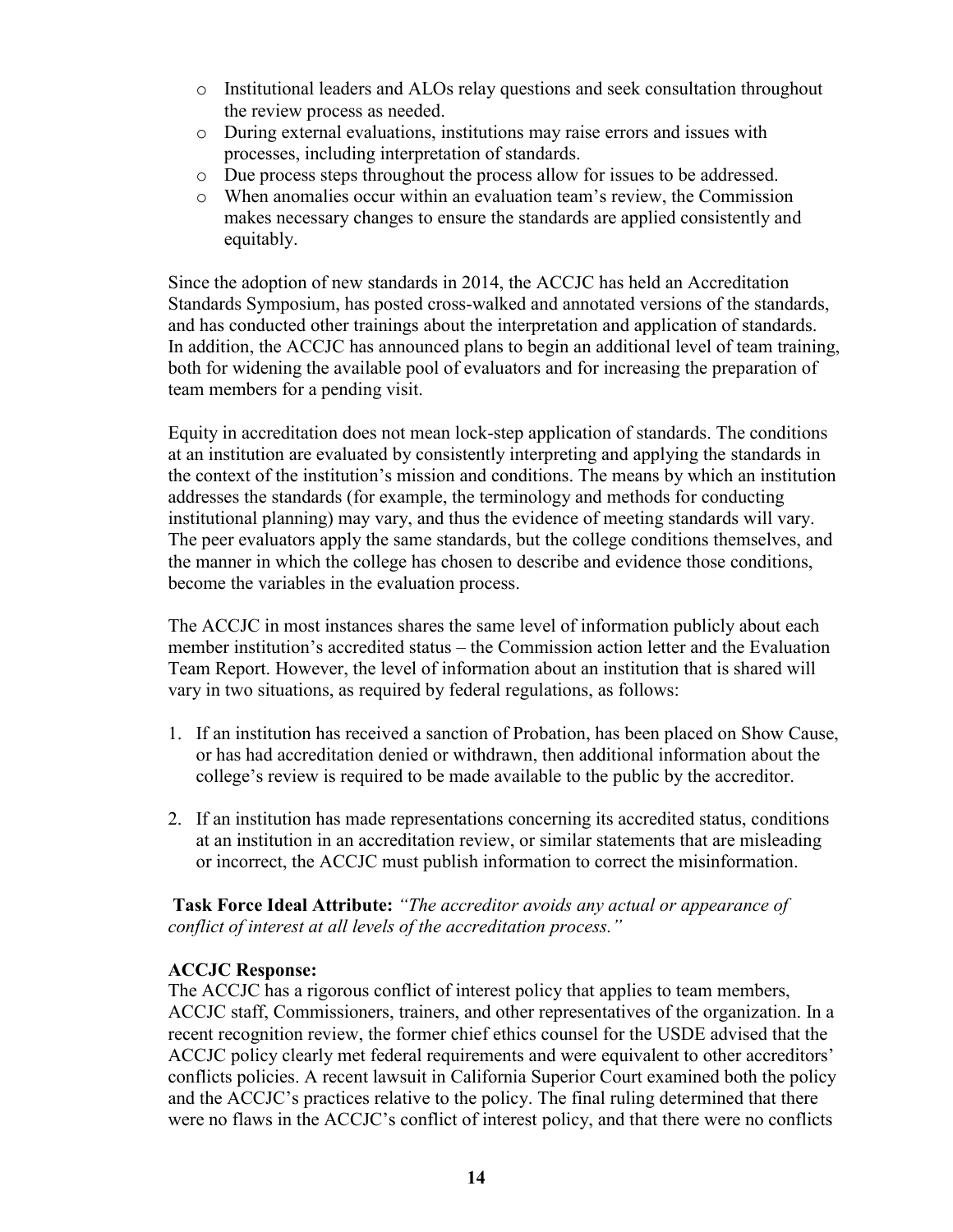or appearances of conflict in the ACCJC's practices relative to evaluation teams and evaluation processes.

Institutions are provided with a means to address possible conflicts of interest by proposed team members. While immediate action is taken, the level of public transparency is tempered. For example, a common conflict of interest is that a team member may have applied for a position at the institution being evaluated. While it is necessary to remove the individual from the team, there is no additional benefit to the public from knowing why the individual has been removed.

Commissioners are required to recuse themselves from matters in which they have a conflict or appearance of conflict. Records of commissioner involvement in team evaluations are kept to help ensure recusals based upon participation in teams. If a commissioner does not self-identify a conflict, then the conflict may be raised by another commissioner for consideration and recusal action by the Commission. There is also an additional conflict of interest policy for Appeals Hearing Panel members.

C. **Task Force Ideal Attribute:** "Accreditation reports that indicate deficiencies include clear expectations for correction and allow reasonable opportunities for improvement."

"*The accreditor clearly identifies deficiencies and their level of significance."* 

## **ACCJC Response:**

In the Commission action letter following an institutional review, the institution is asked to refer to the evaluation team report for both identification of what the institution is doing effectively and for details about the deficiencies in policy, procedure, practice, or outcomes that led to not meeting a standard.

The Accreditation Standards do not weight particular standards over others. It is the impact of not meeting a standard on the conditions at a particular college that determines level of significance. The representation of significance is found in the allocation of a sanction and the level of sanction. The urgency is represented in the length of time given to fully address the deficiency.

Commission action letters quote the recommendations concerning deficiencies, as well as citing the standards involved. In a 2013 complaint, issue was raised with the term "recommendation." The complaint stated that since the word had a common usage, any special usage of the term in accreditation practice was not appropriate. In fact, terminology often carries special usage in certain contexts—and that is widely understood and accepted. In accreditation in the Western Region, the notification of standards for which college practices were found deficient, and the articulation of the peer advice for how to resolve the deficiencies is known as the recommendation.

Within the past several years, recommendations that were intended to strengthen practice (recommendations to improve) have become part of the accreditation lexicon as well. The USDE acknowledged and found acceptable the ACCJC term "recommendation", that has been in use for decades. With the separation of "recommendations to meet standards" from the newer "recommendations to improve practice," in action letters the USDE also determined these provided the required notifications to member institutions.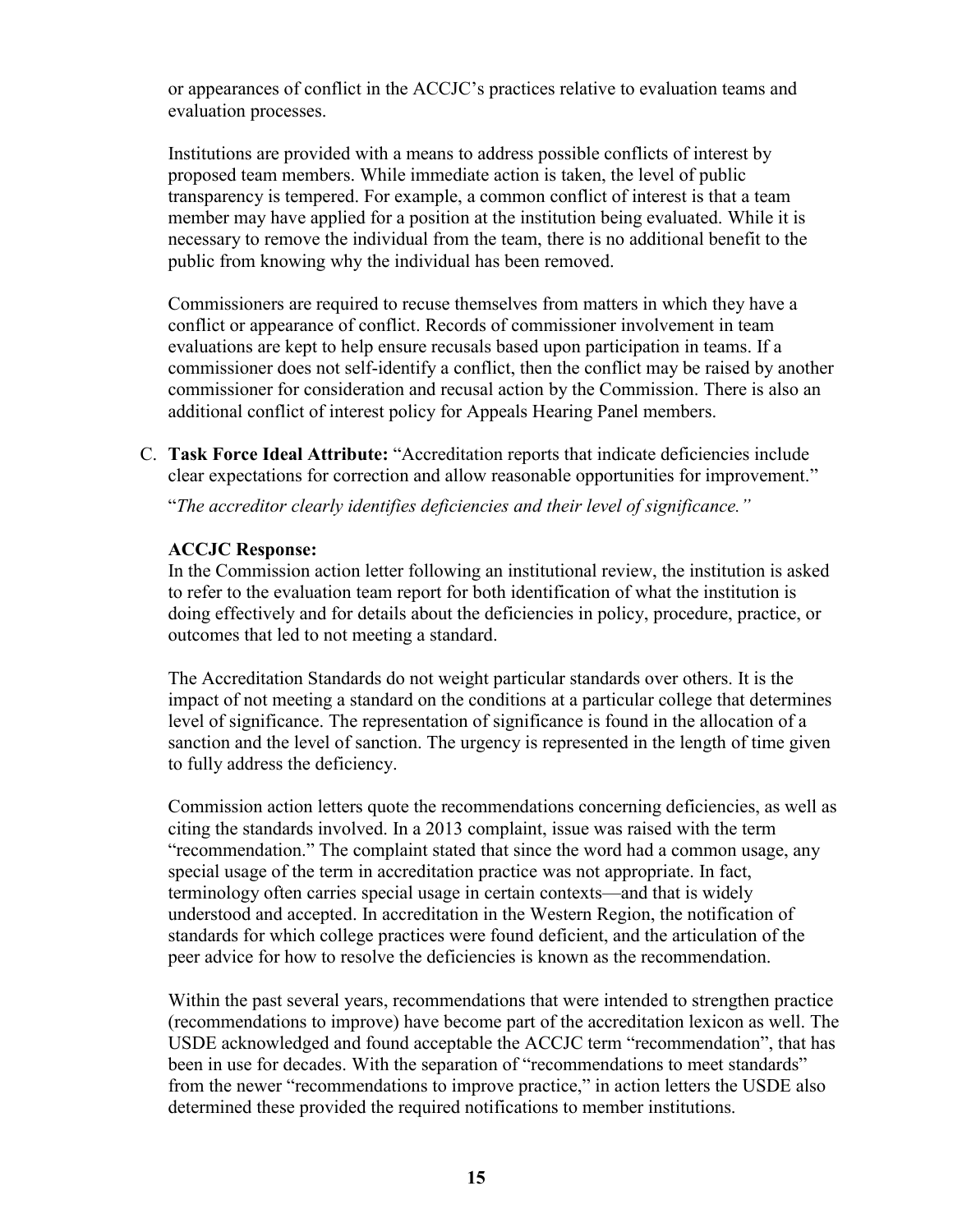Colleges report to the Commission that the evaluation teams generally are correct in their conclusions and recommendations. The California State Auditor's report survey results concurred with this finding. When colleges are unsure exactly what the evaluation team report means, they are encouraged to call the ACCJC staff for a consultation, and many avail themselves of this opportunity.

**Task Force Ideal Attribute:** *"Sanctions are never an immediate or first response to deficiencies."* 

#### **ACCJC Response:**

In a recent letter to the ACCJC, the USDE reiterated its position that in certain situations, no amount of time for remediation is appropriate. The risk to students and the public may be such that immediate action by an accreditor is needed. In those cases, the action might be termination, or it might be a foreshortened period of Show Cause, where the institution must immediately address the concerns and show why it should continue to remain accredited.

Sanctions themselves, including Warning and Probation, are never an immediate or first response to deficiencies. Instead, an institutional review looks at the college conditions to determine the impact of the deficiencies, level of severity, and urgency in resolving the issues. The Commission examines whether the institution's accredited status should be reaffirmed. Where there are deficiencies, the decision to issue a sanction is based upon a review of the college's situation and the appropriateness of applying a commission action, as each action is defined in policy. Reaffirmation of accreditation means an institution meets standards; there are specific operational definitions of each sanction as well.

A sanction is an indication given to an institution that its practices have slipped in one or more significant aspects relative to required standards of practice, and that the institution's self-evaluation processes have not resulted in correction of that slippage. Accreditation is continued during a period of sanction, and the expectation is that the institution will be able to address the noted deficiencies within the time period given. The sanction serves as external feedback to an accredited institution about the need for changes; sanctions are vital to motivating prompt institutional action in the identified areas of focus.

Show Cause is mandated when the areas of deficiency impact the ability for ACCJC to ensure the public that the institution meets the standards of quality. It provides a statement of urgency for the institution to reinstate appropriate policies, procedures, practices or outcomes within a limited amount of time. While the institution is given the short time frame, within limits set forth in federal regulations, there is not always an expectation that the institution has the capacity or will to address the noted deficiencies. The federal regulation that limits an accreditor's ability to extend a long period of time to an institution that is performing below standard has impacted institutions that do not or cannot "right the ship" quickly. The impact of this regulation is a topic worthy of public policy debate, but all accreditors and institutions currently have to abide by it.

During the Review of Standards and Practices, the ACCJC received requests from the field about ways in which to acknowledge high performing institutions, and ways to acknowledge the capacity of some member institutions to make needed corrections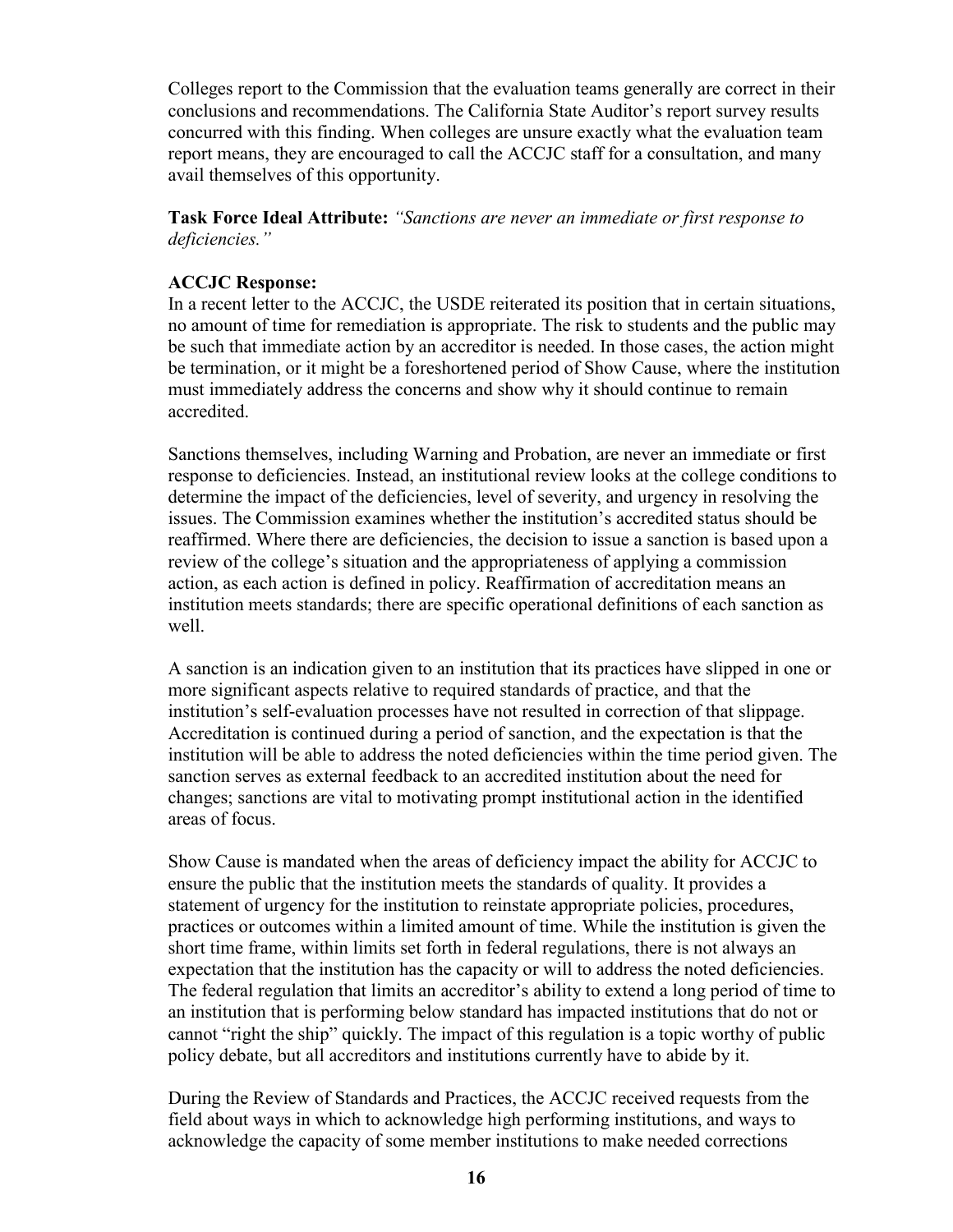expeditiously. As a result, the Commission's Policy on Commission Actions on Institutions was revised, including:

- o Reaffirmation Reaffirmation for the maximum accreditation term is now given to institutions that demonstrated no deficiencies in meeting standards.
- o Reaffirmation with Follow-Up Institutions with deficiencies that can be resolved in a short time and which do not put the institution at immediate risk can be given reaffirmation for a period generally up to 12 months but as long as 18 months, to resolve the issues. Upon demonstrating resolution, the institution will have reaffirmation for the remainder of the full cycle.
- o Warning instead of Probation Institutions that self-identify significant deficiencies and which take steps to address them can be given Warning, instead of Probation, during the period allocated for meeting the standards.

As discussed previously, through monitoring, the ACCJC provides informal notification to institutions about certain financial issues and issues dealing with student learning and achievement that are identified as the ACCJC reviews the institutions' Annual Report and Annual Fiscal Report. This feedback is intended to help an institution prevent conditions that may not adhere to Standards.

The role of the institution itself in early identification and resolution of issues related to accreditation standards cannot be overstated. The notifications for institutional use provided through the ACCJC's monitoring, and the public notices provided through external evaluations and Commission action letters, provide additional opportunities to relay information back to institutions when issues remain.

D. **Task Force Ideal Attribute:** "The accrediting process and accreditor actions and decisions are transparent."

*"The accreditor seeks meaningful participation and input from member institutions and constituent groups before making decisions with regard to its policies and processes, including decisions on issues such as the development of new standards."* 

## **ACCJC Response:**

The ACCJC welcomes input on standards, policies and practices on an ongoing basis. Because there is often the need for a change in institutional practice resulting from changes in standards and policies, there are processes for notification of proposed changes, periods for input, and further review before changes are adopted. For example, institutions were given 10 years to adopt practices to meet the (then new) 2002 standards requiring that student learning outcomes be identified and assessed, and that the assessments be used to improve practices.

In order to avoid constant shifts and changes, unless a particular change is needed sooner, revisions to standards are examined holistically within an announced period for Review of Standards – six years after standards are reviewed and adopted. When needed sooner, federal regulations require that changes to standards will happen within a year of when the need was determined (and following review and comment periods).

The ACCJC announced its most recent Review of Accreditation Standards and Practices in November 2011, and continued to solicit and receive input through June 2014. Requests for participation were sent out on multiple occasions and through various means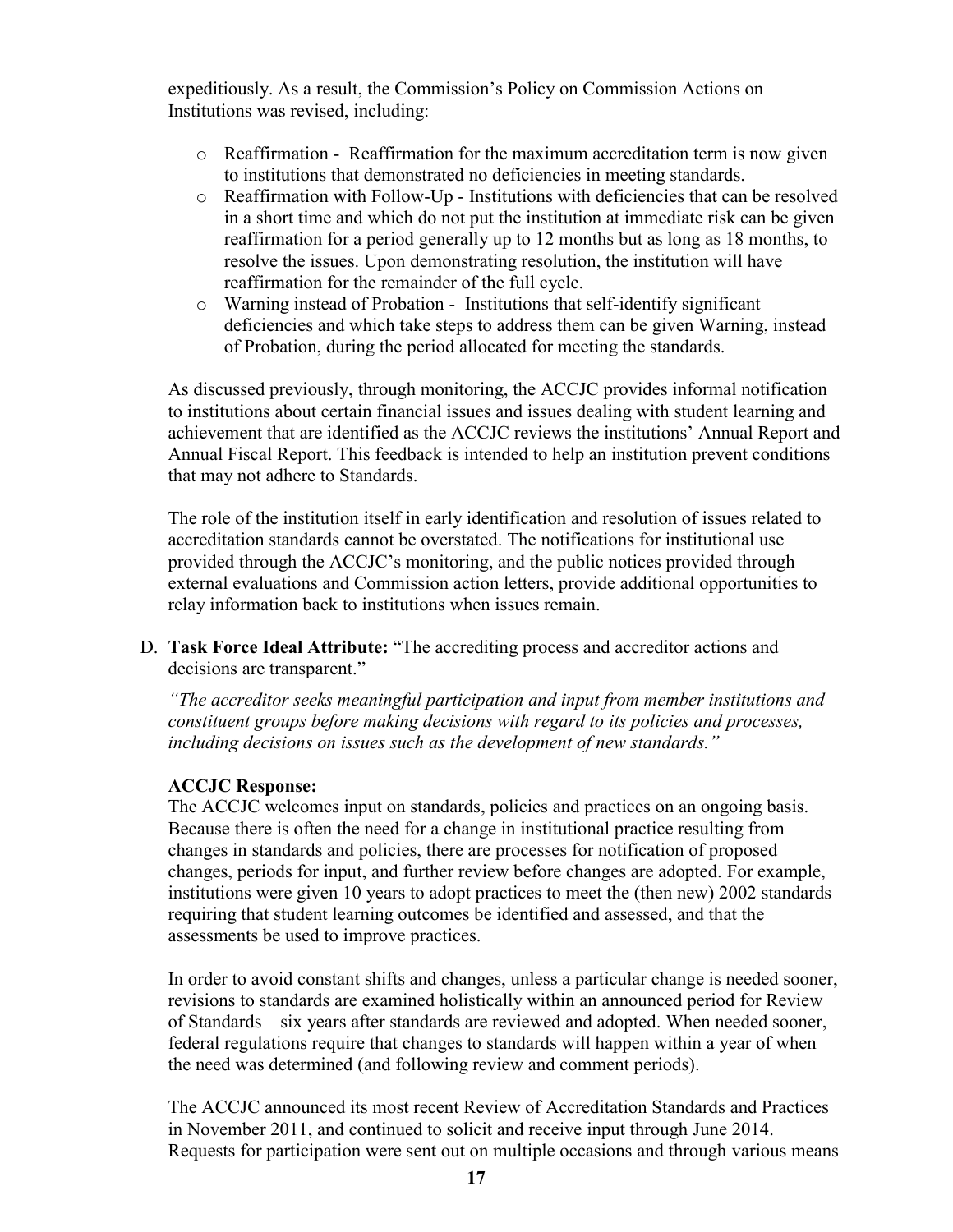of communication. Oral input was received in six public hearings, and written input was received from individuals and groups. Members of the business community, students, faculty, staff, administrators, and governing board members were invited to provide input, along with other accreditors and governmental agencies. Notice to the public was posted for receipt of general input. Input was received from more than 500 individuals. Task forces were formed to ensure constituent input on finance, student learning, distance education, and other subjects. Higher education experts were asked to provide insight to the Commission about how higher education needs were changing and expectations were evolving. Presentations about proposed changes were made at conferences with faculty, chief instructional officers, institutional CEOs, and others.

All input that ACCJC received was considered or used in the development of revised standards and practices.

With regard to policy revisions, the ACCJC posts all proposed policy revisions as "first readings" within 30 days of a Commission meeting, and solicits comment from all parties interested through the ACCJC website, or any other vehicle the parties wish to use. The ACCJC accepts comment on policies at all times, and continually reviews its policies for change.

**Task Force Ideal Attribute:** *"Processes for appointment of commissioners, appointment of accreditor staff and leadership, and appointment of visiting team members are open, clear, and well defined and involve meaningful participation from member institutions."* 

#### **ACCJC Response:**

The ACCJC Commissioners are elected by the CEOs of member institutions rather than being appointed. The process was discussed above in more detail, including the role of member institution constituents in nominating and serving as commissioners.

Team member appointment is a staff function based upon identified protocols for pulling teams together. The priority in team selection is to assure the institution being evaluated that its team is competent, well trained, and can cover all the accreditation standards well, and that it is efficiently composed so that an institution is not paying the costs for participation for a team member that does not contribute significantly to the team's work and the report provided to the college.

Not all institutions participate in accreditation by sending evaluation team members and helping them be able to leave their jobs for the time of the team visit. There is a role institutional leaders can play in helping faculty find coverage for their classes so that they can participate on evaluation teams.

In selecting team members, the ACCJC's first purpose is to assure that the team members have the expertise, ability and will to perform the role of team evaluator using the standards and practices outlined by ACCJC in its manuals. The expertise of the team is critical to the receiving institution's ability to receive an accurate peer evaluation report and sound recommendations for improvement. The expertise and efficiency of the team members affects costs to the institution, and is a factor in team selection.

Candidates for service on evaluation teams come from across the constituencies at member institutions. They can be nominated by their institutional CEO, self-nominated,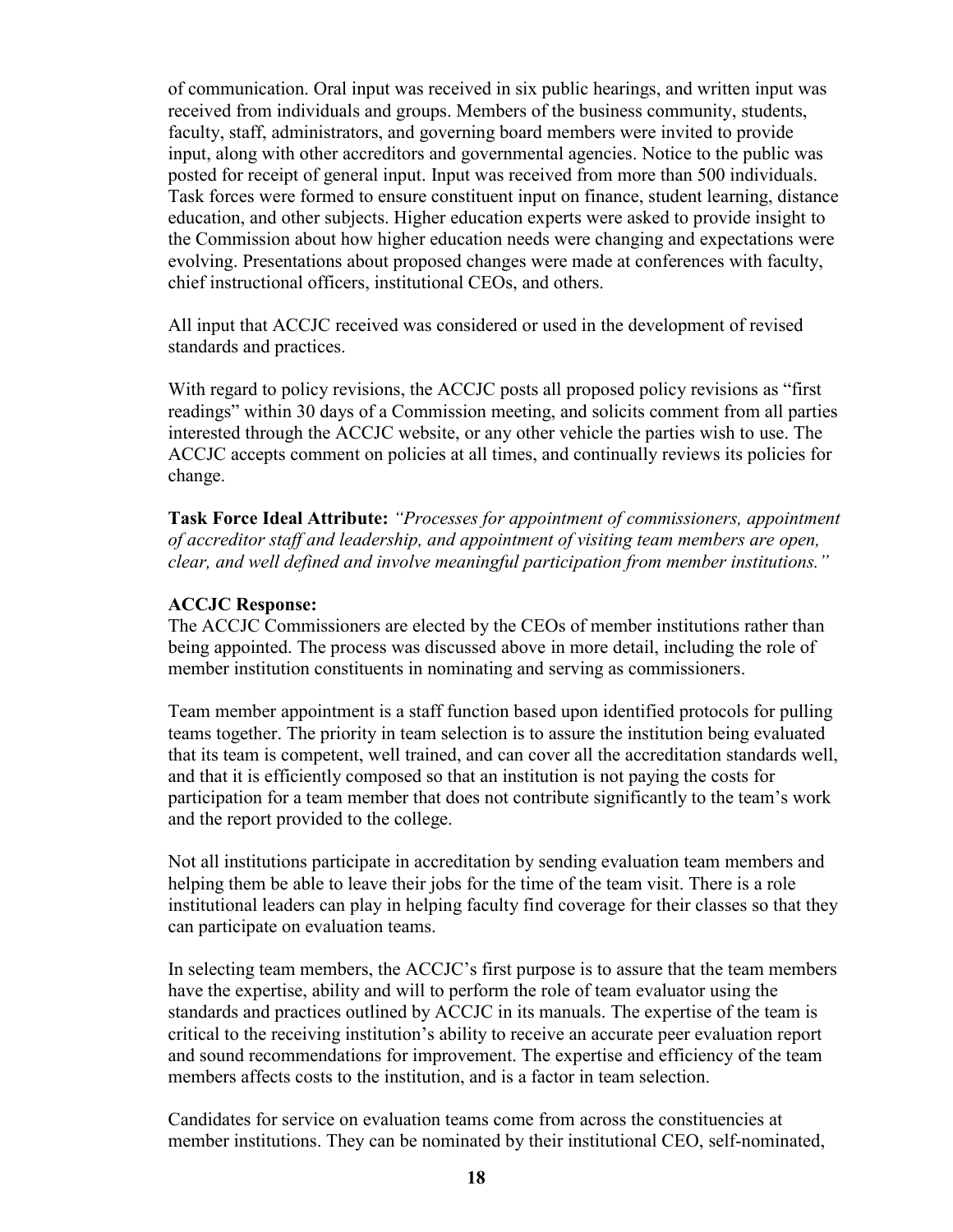or may be encouraged to apply by someone who feels their qualifications are appropriate. Candidates have to fill out a biographical information form, and have expertise that prepares them to both be a special expert on a team (e.g., a financial management expert) and be able to participate well in a holistic evaluation of the institution. Writing, analytic and communication skills are requirements, as are computer and teamwork skills, and timely work completion. Personal commitment to the accreditation process and willingness to apply ACCJC standards to an institution's own practices are also requirements. College costs for reimbursing team expenses are kept to a minimum by choosing team members with broader, rather than highly narrow, professional expertise appropriate to the level of analysis that teams use.

Twice per year, the ACCJC constitutes approximately 12 comprehensive evaluation teams (average 12 members) and 10 follow-up or other special teams (2 members, on average). The approximately 175 members, including team chairs and assistants, are drawn from the team member database, taking into account availability for the particular evaluation period and expertise relative to the institution's type of review and issues under review. Colleges are asked to complete a survey on the team's work and may include comments about the team members' performance and the team chairs' performance. Each team chair is asked to evaluate team members and the team members are asked to evaluate the team chair. Evaluation data and Commissioner feedback on the quality of team reports are also used to assess strong evaluators and team members.

The ACCJC has attempted to draw primarily from experienced evaluators for the teams, limiting new members on comprehensive evaluation teams to about two, to ensure the college's external evaluation team experience is a strong one.

In response to offers from constituent groups to help with rebuilding the team member pool, and following suggestions received for better preparing team members to serve, team trainings will be revised starting in spring 2016. New (or interested) team members will be asked to attend a first-level team training, to become acquainted with the processes and protocols of team service. The second-level team training will be attended by teams together, and will be focused on preparing for the pending college on-site evaluation.

The significant majority of ACCJC staff, Commissioners and team members come directly from the member institutions and constituents represented there.

With regard to the hiring of ACCJC staff members, the ACCJC is a private, non-profit organization. Its elected commissioners, who represent constituencies of member institutions as well as the types and geographic distribution of ACCJC member institutions, hire the ACCJC CEO and elect the Chair and Vice Chair (Chair elect) of the Commission. The Presidential oversight, and evaluation is conducted by the elected Commissioners. At ACCJC, the three most recent Presidents have come out of the California public community colleges.

ACCJC staff are hired and supervised by the ACCJC President. The President reviews the evaluations of ACCJC training events and the evaluations completed by college CEOs as to the performance of staff and evaluators, and provides feedback and direction to the staff of the ACCJC. The professional staff members have community college faculty and administrative experience.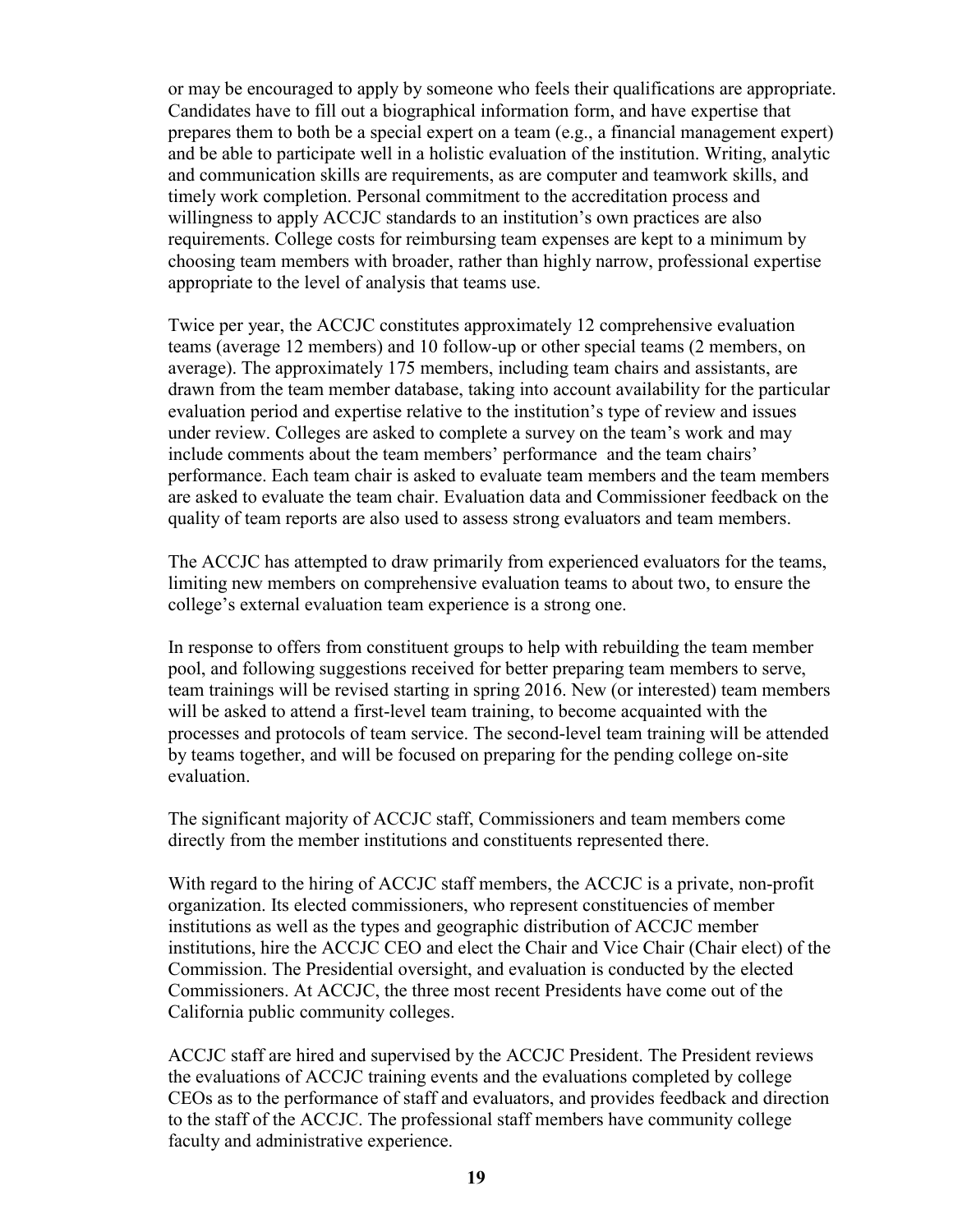**Task Force Ideal Attribute:** *"Decisions regarding the accreditation status of individual institutions are discussed and decided with the involvement of all appropriate parties and based on documented evidence."* 

#### **ACCJC Response:**

The ACCJC undertakes each institutional review with great seriousness and with concern for the impact on the institution itself, its students, and the public. The Commission takes action on an institution based only on evidence of conditions at the college. This evidence will primarily come from the institutional report itself and from the evaluation team report. It may also include external reports (such as USDE Program Audits and FCMAT Reports), results of complaint investigations, and related items for which the college has had the opportunity to respond.

The Accreditation Standards provide that the CEO has the primary leadership role for accreditation, and that faculty, staff, and administrative leaders of the institution also have responsibility for assuring compliance with accreditation requirements. The institutional self-evaluation reports provide a written record of a process that included individuals from across the institution, and that accurately represents practices at every level. The report is signed by various leaders at the campus, who join with the CEO and governing board in attesting to effective participation in its preparation and to the accuracy of the institution's presentation.

Each Commissioner is expected to review the documentation concerning each institution's case on the agenda prior to arrival at the Commission meeting (Commissioners who are recused for conflict of interest do not read those cases or sit in during deliberations). Two or three commissioners are assigned to serve as readers for each case. They are charged with ensuring all Eligibility Requirements, Accreditation Standards, specified federal regulations and Commission policies are addressed, and with facilitating the Commission deliberations for that institution. The readers guide the formulation of the motion for Commission action, ensuring the accuracy of what is recorded by staff.

The Commission bases its decision on the evidence before it, including the factual observations of the team in its report. By federal law, the Commissioners are charged with making the decisions on accreditation independent of any recommendations from teams. Accreditors are required to train Commissioners and have processes for ensuring they apply standards fairly across institutions. Generally, the Commissioners rely heavily on the institution's self-evaluation report and on the evaluation team report. However, if the team report contains conclusions that do not appear to be supported by the factual observations, or if the factual observations in various parts of the report appear to be in conflict with one another or with the conclusions, the team chair is alerted. Team chair concurrence is generally obtained in connection with any change to a team report. In addition, if a change is made from the team's conclusions, that change is noted in a memorandum that is included with the team report, to ensure transparency and clarity.

The Commission decision on the accredited status of an institution is based largely on documentation of conditions at the college. However, institutional presidents are provided the opportunity to appear before the Commission and address particular issues orally. This presentation has been received confidentially by the Commission, though a few presidents have released their statements publicly after their appearances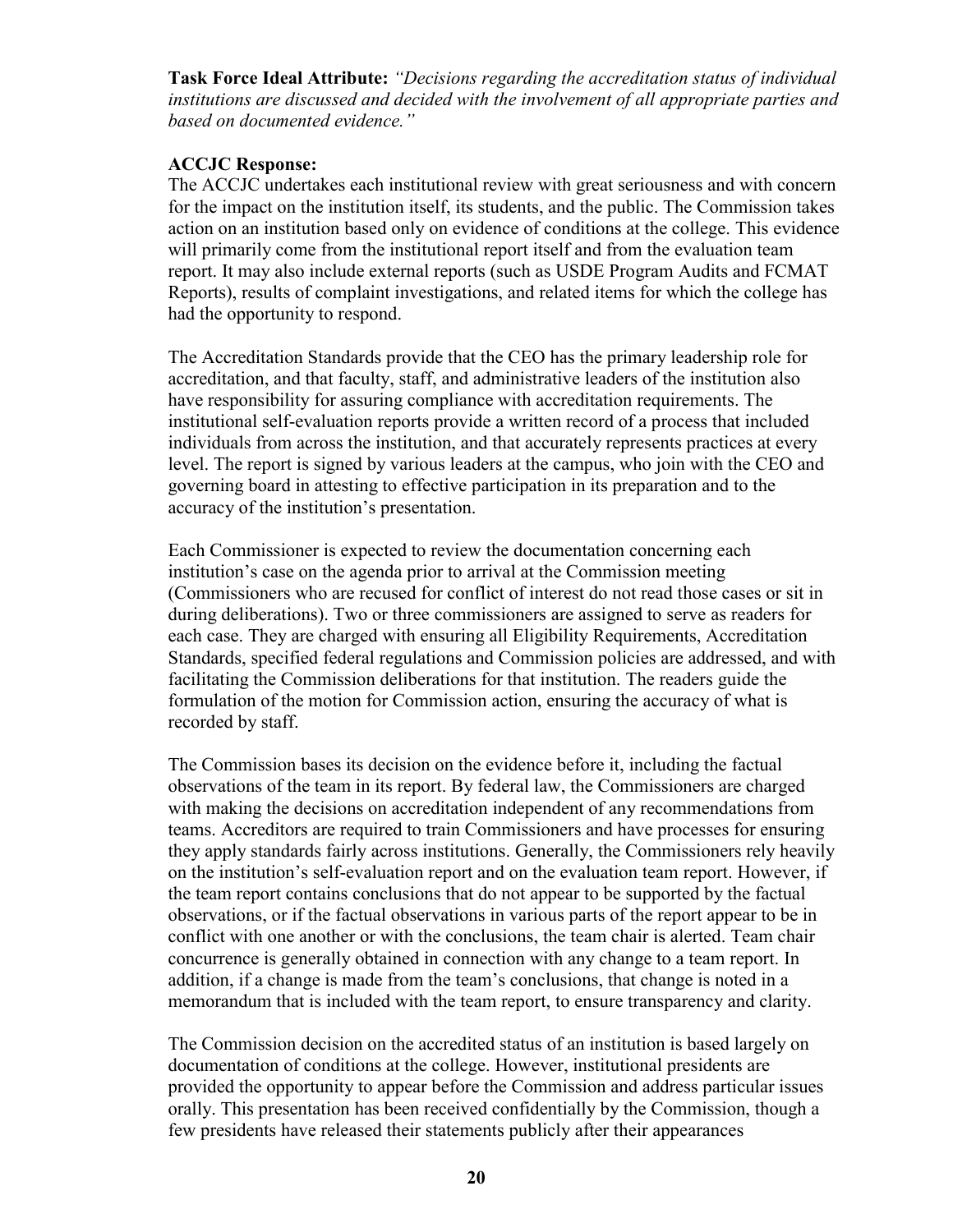**Task Force Ideal Attribute:** *"Records and evidence used in making decisions on accreditation status are shared in publicly available documents."* 

## **ACCJC Response:**

As discussed above, the Commission bases its actions upon documentation provided by the college and by the team, with the addition of external audits and reports to which the college has had an opportunity to reply, if any. The one area in which other information becomes a part of the Commission's consideration is when the CEO presents confidential oral comments to the Commission in closed session prior to its deliberations.

The bulk of the institutional reports used in making decisions on the accredited status of an institution are made public by an institution as per ACCJC policy. Certain documents, however, are proprietary to the institution and are not required to be public, including for example personnel and student-specific records used in the evaluation but otherwise covered by privacy laws, and financial or business information that is considered confidential. There is also information the USDE may direct the accreditor to keep confidential (or to keep confidential during the pendency of an investigation).

The ACCJC requirements related to public disclosure pertain to accreditation and its purposes. However, state and other governmental regulations provide broader guidelines for making certain additional information about higher education institutions public. Member institutions must follow the requirements of their authorizing governments, as well as the requirements of accreditation.

**Task Force Ideal Attribute:** *"A standard appeal process regarding issued sanctions exists."* 

#### **ACCJC Response:**

The ACCJC policies and procedures provide multiple opportunities for institutions to raise concerns during and about the accreditation process. The institutions can raise concerns about both processes and results, as applicable. The interaction between institutional CEO and ACCJC has often been informal—in the form of a telephone call or email message. (When a particular method of communication is required, it is noted below in parentheses.) The opportunities for raising issues, whether there is a sanction or not, include:

- o Selection of the time of a visit.
- o Proposed evaluation team membership.
- o Before, during, and after the visit for any questions or concerns.
- o During review of the draft team report for error of fact review. Note: This is important in that any sanctions would be based on deficiencies related to institutional policies, procedures, practices or outcomes noted in the factual observations of the team report or in the institution's own report (and external reports and audits to which the institution has had the opportunity to provide response).
- o Following review of the final team report (written remarks to the Commission).
- o Before the Commission action (oral comments to the Commission).
- o After receipt of the action letter.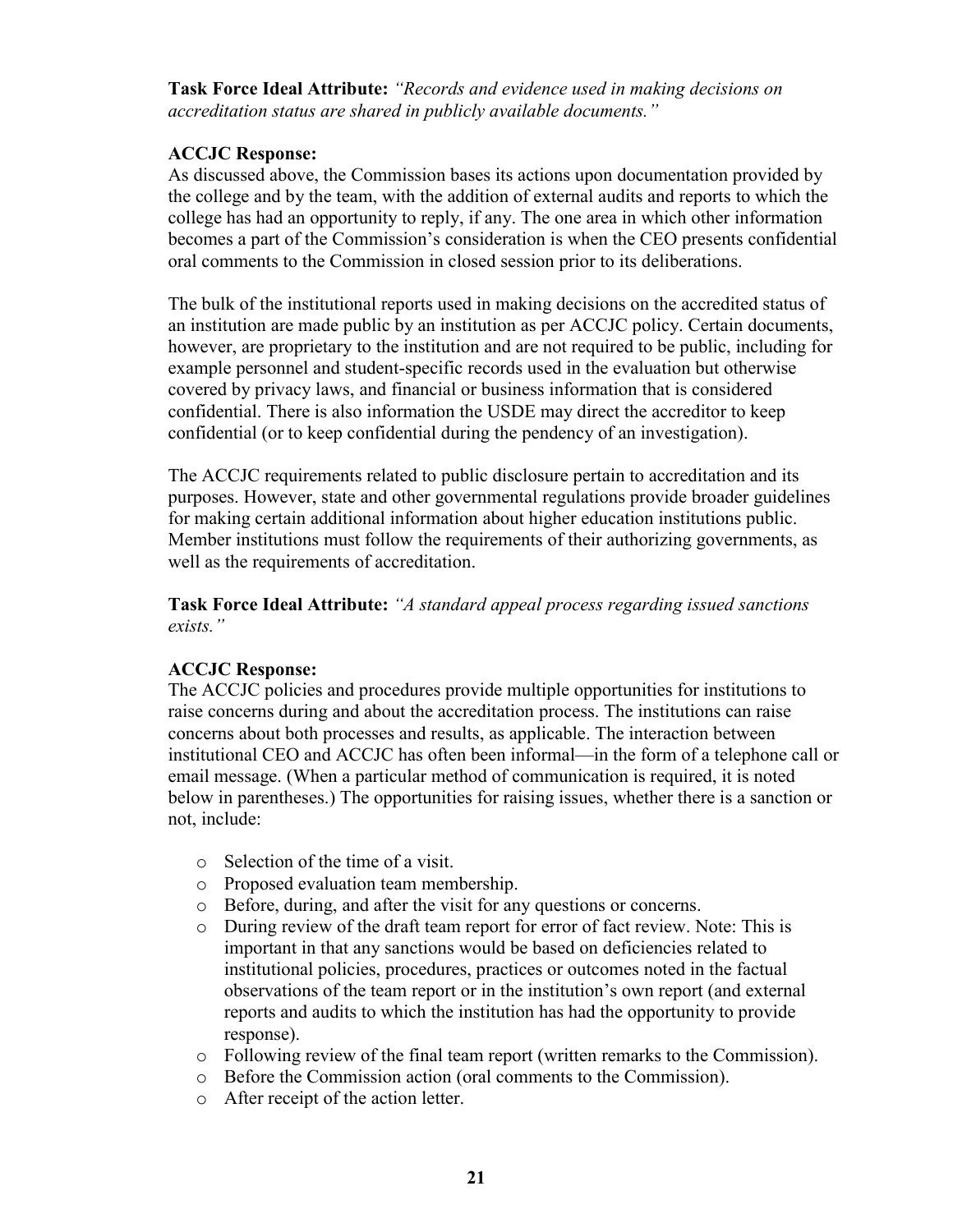When an institution is faced with a sanction and has 12 or 18 months in which to address the issues and resolve deficiencies, it may not be in the interests of the institution to use lengthy processes to appeal the decision because in responding to the Commission at its next scheduled review, the institution may be able to show the Commission it is meeting standards and its accreditation continues during the period in which it works to come into compliance with standards. The current opportunities to raise issues are designated in a way to be fair and to keep the process timely and to get the College's factual input, through its CEO, before the Commission takes action.

When the Commission action involves withdrawal or denial of accreditation, the institution also has:

- o A request for the Commission to review its decision (in writing).
- o An administrative appeal by an Appellate Hearing Panel (requested in writing).
- o Restoration process (written request).

Federal regulations require that the process for appeal of a withdrawal of accreditation not take an inordinate amount of time because to do so will keep an inadequate institution operating. The process for appeal of withdrawal of accreditation, however, needs to take sufficient time to ensure the institution is afforded due process.

E. **Task Force Ideal Attribute:** "The regional accreditor demonstrates and maintains consistency with federal accreditation mandates and regional accreditor peers."

*"The accreditor implements and applies standards in a manner consistent with federal accreditation mandates and regional accreditor peers."* 

## **ACCJC Response:**

The ACCJC has been in operation since the early 1960s, and has operated in good standing since that time. It achieved and has maintained its status as a U.S. recognized regional accreditor continuously without interruption since the federal recognition processes was instituted. The ACCJC implements and applies its standards in a manner consistent with federal accreditation mandates.

The federal law specifically acknowledges that recognized accreditors will have additional standards beyond what is dictated under federal regulations. The federal regulations pertain to matters deemed important by the USDE as they relate to overseeing the use of federal funds for student aid. Beyond those requirements, accreditors are stewards of the peer evaluation process of accreditation, and will have standards that relate to quality in higher education apart from, or in some cases to a degree higher than, required for federal student aid purposes.

In the past full cycle of recognition reviews, all seven regional accreditors were found out of compliance with federal regulations and were required to complete a one-year compliance report (numbers of noncompliance areas ranged from four to more than two dozen). The recognition of each of the regional accreditors was continued, but the findings of noncompliance were indicative of the changing interpretations and implementation of federal regulations. The implementation of a new regulatory interpretation brings with it an immediate effective date. Thus, at any given time, accreditors may be determined to be out of compliance even given that their practices were found compliant and affirmed in previous reviews. The noncompliance is noted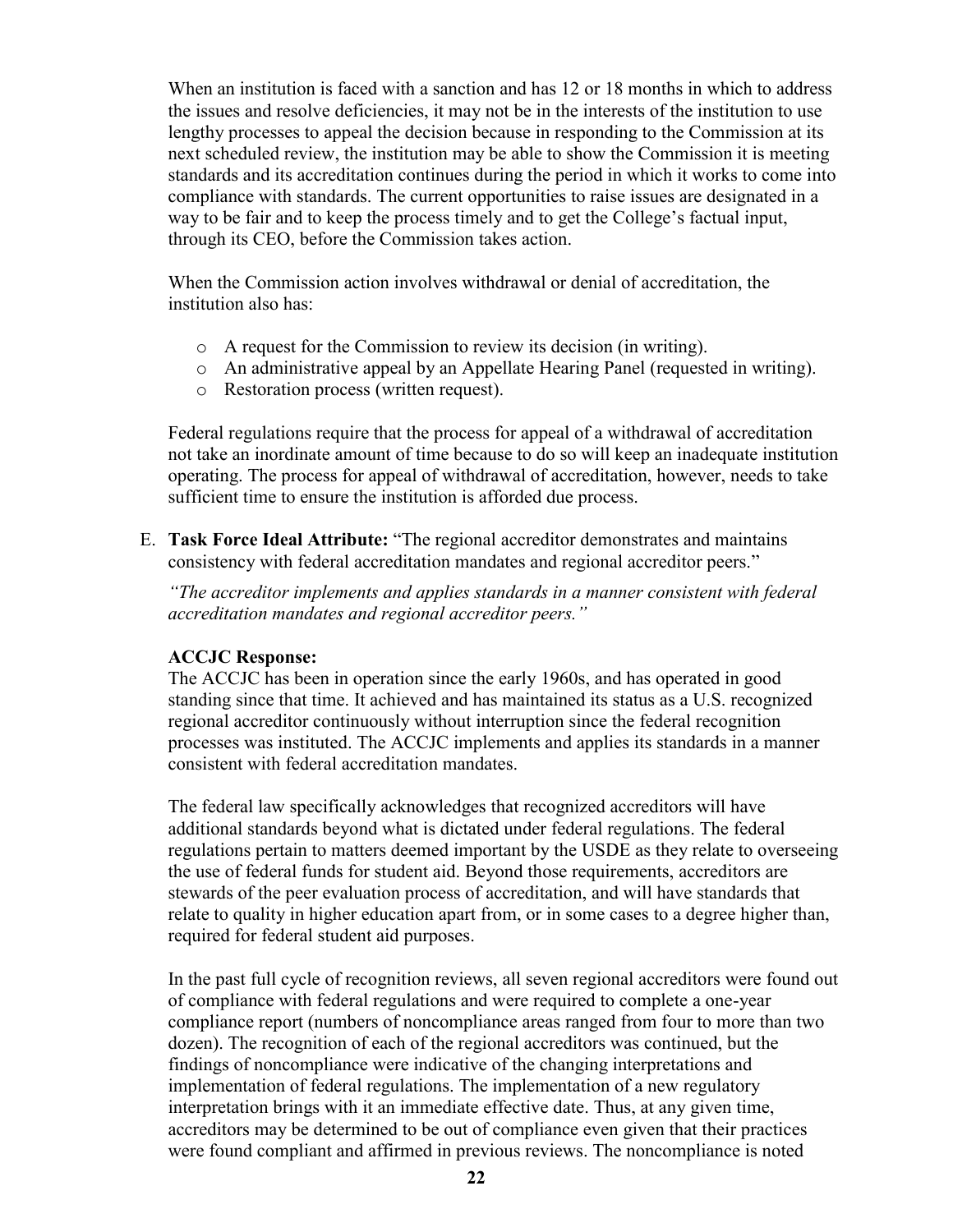until the accreditor has changed in response to the new interpretation and has demonstrated implementation of the changes.

The ACCJC is an active member of C-RAC, the Council of Regional Accrediting Commissions. Working together with other regional accreditors, the ACCJC has joined in a number of mutually adopted policies, going back to the 1990s. In the past year, the regional accrediting commissions adopted uniform definitions of sanctions, and this informed the ACCJC revisions to its Policy on Commission Actions on Institutions. Following that, the commissions studied the terminology for the various reports and visits required between comprehensive evaluations. Following that study, the commissions determined the benefits to changing language was minimal, as the member institutions had become accustomed and acculturated to the language being used. Most recently, the regional accrediting commissions adopted a joint statement on credit by examination and a joint policy regarding the evaluation of competency based education, which were both informed by discussions with the USDE.

Cross-region studies of regional accreditation standards and policies have pointed to the great similarity that exists. Regional accreditors continue to work together on shared policies and practices, and have regular meetings and conference calls to do some of this work. Every two years, the professional staffs of all regional accreditors conduct joint professional development and problem solving conferences and plan future projects. These discussions and alignment projects will remain an integral part of the regional accreditation picture of the U.S.

F. **Task Force Ideal Attribute:** "The accreditor provides quality training to commissioners, visiting team members, and member institutions that is inclusive of all groups involved in the accreditation process."

*"The accreditor includes all the various system constituent groups in the development of training activities and other assistance to institutions."* 

#### **ACCJC Response:**

The ACCJC has gone out of its way to accept invitations for speaking engagements, workshops, and panels at conferences of constituent groups across the Western Region. The presentations include conferences for faculty, chief instructional officers, human resource officers, finance officers, trustees, CEOs, community college organizations, and regional organizations, among others. In addition, the ACCJC routinely accepts invitations from member institutions to conduct workshops at the institution.

ACCJC core trainings for institutions preparing for self-evaluation are attended by representatives from across the constituencies that are identified by the colleges. In the past year, in response to input from the field, the ACCJC has taken steps to begin holding an annual conference of its own, open to all constituents involved in the accreditation process. The conference is expected to take place in the 2016-2017 academic year. A multi-constituency advisory committee has met a few times to help with the preliminary planning for the annual conference.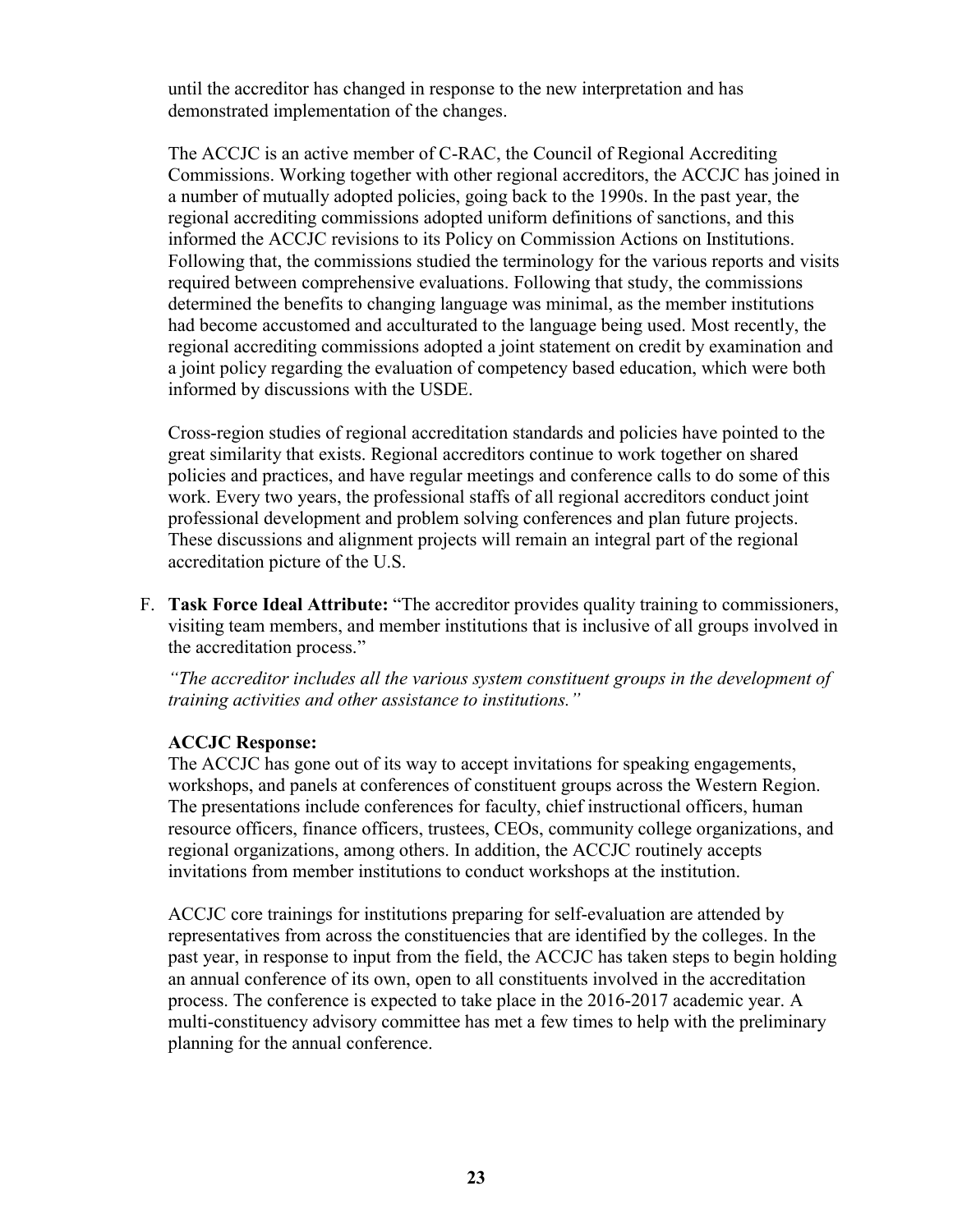**Task Force Ideal Attribute:** *"The composition of visiting teams includes equitable representation of the various constituencies within the system."* 

#### **ACCJC Response:**

The idea of "representatives within the system" is not clear to ACCJC, but it is important to note that ACCJC serves many kinds of colleges in several different governmental jurisdictions. Accreditation is a professional peer evaluation system – it relies on academic expertise to examine elements of educational quality and support, and it relies on persons with administrative expertise to examine organizational practices and policies relative to the standards. Thus, team's draw from such constituency groups from member institutions.

In a study of composition of visiting teams across regional accreditors, the ACCJC was surprised to learn that there is no general expectation that evaluation teams include faculty members. Some accreditors will include a faculty member on a team, but not consistently. The reason for this is that team members for a regional accreditor have a significant time commitment and must use expertise to evaluate an institution across multiple areas of operation. Ideally, the individual will have had experiences at more than one institution and in multiple positions. For example, chief instructional officers will have academic credentials and be familiar with the instructional aspects of institutional practice across multiple programs, and they will often have experience with policy, budget, planning, hiring, and so forth. A faculty member will have expertise within the discipline, and possible experience in instructional aspects of institutional practice such as curriculum design, delivery of distance education, articulation, assignment of credit for courses, and other academic matters, but may not have broader experience in their institution or at others. The accreditor seeks to find individuals with multiple areas of expertise to lend to the team.

The ACCJC, collaborating with the statewide academic senate, identified as an effective practice the inclusion of faculty on comprehensive evaluation teams. As a guide, it was agreed that a team should have three faculty members ("faculty" as defined by the individual's campus) on a team. For a 12-person team, this would provide faculty representation of 25%. While there is no federal requirement that there be faculty on a team (although federal regulations do require representation of "academics" on teams), the ACCJC agreed there were multiple reasons why this was an effective practice. As a downside, there is the possibility that teams will have to be somewhat larger than would otherwise be the case, but the positives outweigh the downside of team size: the opportunity for collegial exchange, for leadership development, and for deeper examination of instructional and educational support practices, to name a few.

In addition to faculty, teams include researchers, CEOs, administrative VPs, chief instructional officers, finance officers, student services professionals, occasional trustees and others. Again, team members with broad experience across multiple aspects of institutional practice are sought. Multi-college district personnel are included.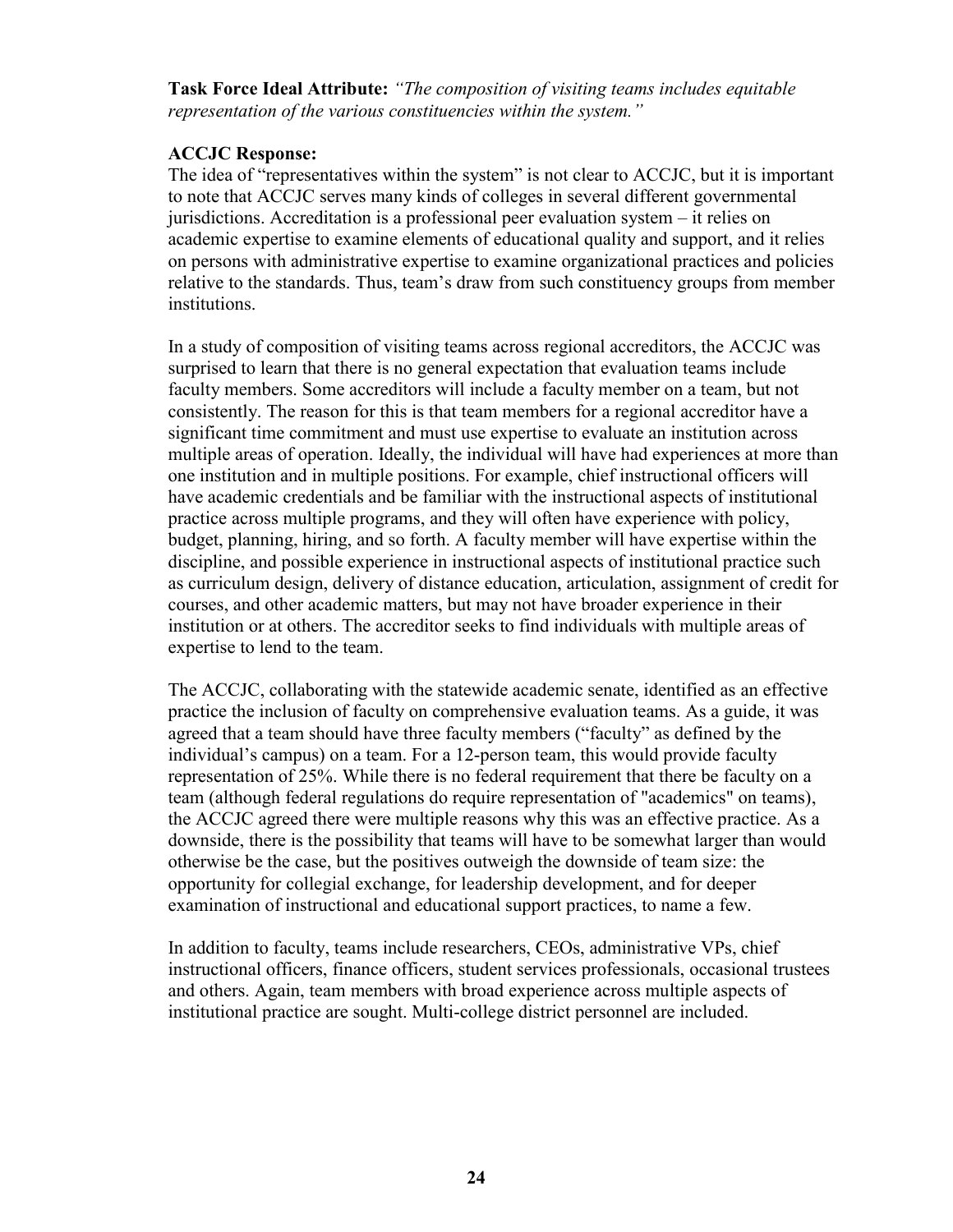G. **Task Force Ideal Attribute:** "The accreditor is responsive to and collaborates with CCC constituent groups."

*"The accreditor is responsive to all institutional representatives and system constituent groups, not merely to the college presidents of member institutions, and works with the various system constituent groups to resolve issues and concerns."* 

## **ACCJC Response:**

As previously discussed in several sections above, district and college CEOs are among the individuals who make up the ACCJC's Commission, along with faculty and members of the public. Teams and individuals who attend ACCJC trainings include individuals across constituencies. Input on policies and standards are sought across constituencies, including students, and from the public. The *ACCJC News* and the ACCJC website are designed to provide information for any interested parties.

The ACCJC receives inquiries on issues and concerns on a regular basis. These often come from individuals or from representatives of groups representing constituencies beyond simply CEOs. The ACCJC works to provide information, refer inquirers to appropriate parties, and address concerns as these matters come forward.

In its formal relations with the member institution, the ACCJC has to identify the means by which the institution communicates with the accreditor. That designation is in most cases, by policy, through the CEO. The ALOs also have specific roles in accreditation and serve as necessary as adjunct to the role of the CEO.

The CEO (and the ALO, as appointed by the CEO) is charged with ensuring that information about accreditation and accreditation activities are communicated widely across constituencies, and also that opportunities for input are shared widely. An effective institution is informed about accreditation and active in accreditation.

H. **Task Force Ideal Attribute:** "The accreditor respects the roles and responsibilities of college and system constituent groups."

*"The accreditor remains within its purview and stated purpose and respects boundaries established by state law and regulation regarding the roles and responsibilities of all constituent groups."* 

## **ACCJC Response:**

As mentioned in other sections above, the ACCJC interacts on a regular basis with constituents across the college and participates in discussions with constituent groups on areas of interest, and in conferences and meetings.

The ACCJC's purview includes all areas of institutional practice and how the practices exemplify academic quality and institutional effectiveness. While state laws may set forth legal roles and responsibilities of particular constituents, the accreditation standards generally set forth expectations for the institution as a whole. Where particular constituencies are mentioned in standards, those are reflective of quality expectations in higher education.

The accreditation standards require participation across the institution in many areas of policy, planning, and practice. The principles of quality require the informed participation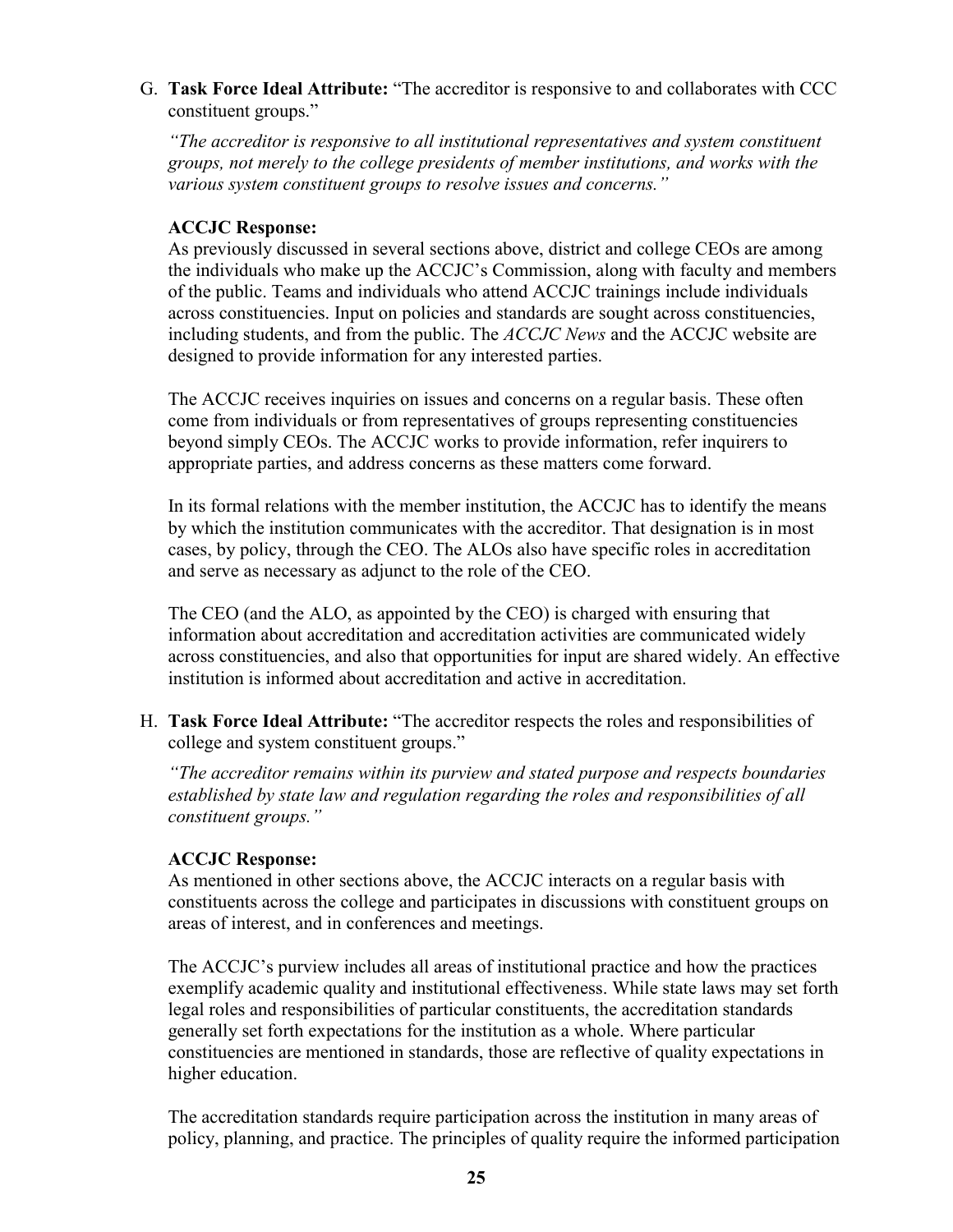and appropriate roles for staff, faculty, administration, and students, in the institutional self-evaluation and improvement processes, and the sharing of certain information across the campus and with the public. The ACCJC respects the roles of constituencies across its member institutions.

ACCJC standards operate fully within the boundaries of law. Accreditation standards and policies will commonly set forth higher requirements than those set out in state laws. This is because the laws determine baseline requirements for authorization to operate or to qualify for state funding. Accreditation standards express quality expectations that move beyond the ability of an institution to operate. Participation in federal student aid programs is discretionary on the part of higher education institutions, and thus federal requirements may be higher than those in state law as well. As complex organizations, institutions must operate within many requirements related to funding, professional practices (e.g., generally accepted accounting practices), licensing and programmatic accrediting agencies, and so on. In its contracts, policies, and organizational practices, the institution maintains practices in accordance with accreditation standards and all of these other criteria and rules, so as to maintain authorizations, compliance, and quality expectations.

I. **Task Force Ideal Attribute:** "Member institutions have a formal process for periodic evaluation of the accreditor."

*"The accreditor provides a pathway for open, candid feedback about commission policies, processes and staff."* 

#### **ACCJC Response:**

The ACCJC has regular, formal processes for receiving open, candid feedback. The Commission's comprehensive review of standards occurs every six years and is open. Commission policies are reviewed on a continual basis and input is sought whenever there are proposed changes or additions; a first and second readings process and announcements of draft changes provide opportunity for input.

Team evaluation processes and team leadership are evaluated by the team and by the institution, team chairs are evaluated by team members, and training programs are evaluated by participants. The Commission, comprised of individuals elected by member institutions, conducts a self-evaluation every two years, and evaluates the ACCJC President annually. The President is responsible for evaluation of the seven full-time and one part-time staff, and reporting on staff to the Commission's Executive Committee. The evaluation of accreditation activities becomes a part of the evaluations of ACCJC staff. Member institutions provide feedback on ACCJC trainings and other feedback that informs the assessment of staff performance.

**Task Force Ideal Attribute:** *"The periodic evaluation of the accreditor extents to all aspects of the accreditor's performance, including but not limited to organizational leadership and decision-making processes."* 

## **ACCJC Response:**

The Commission's practices, including organizational leadership and decision-making processes, are an overt part of the periodic review process, which happens every six years in accordance with policy. The most recent Review of Standards and Practices was conducted from 2012 to 2014.